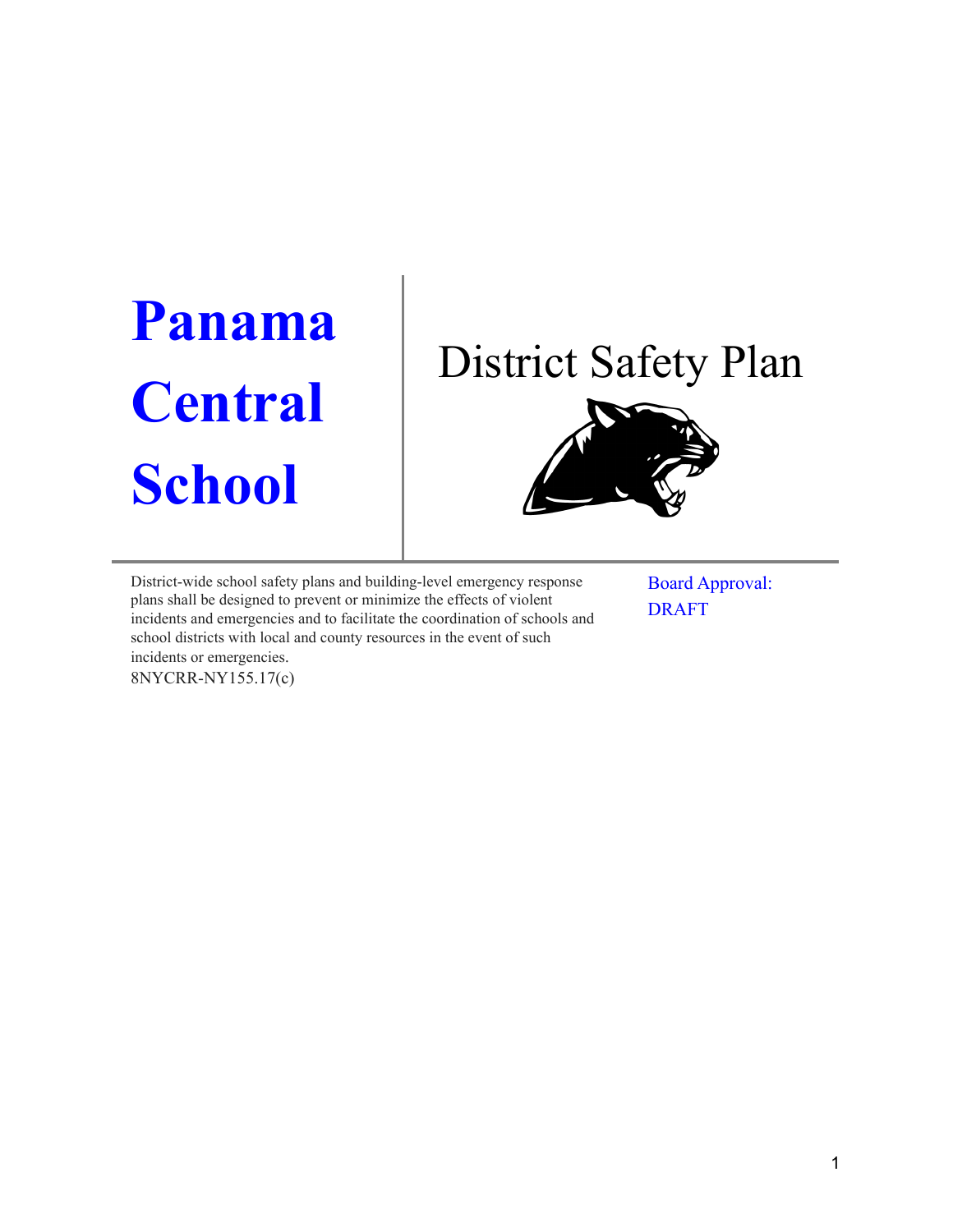## **Table of Contents**

| Introduction                                             | 3  |
|----------------------------------------------------------|----|
| Response Team                                            | 3  |
| <b>Response Procedures</b>                               | 8  |
| Acts of Violence                                         | 9  |
| <b>Safety Team Resources</b>                             | 12 |
| Communication                                            | 14 |
| <b>Chief Emergency Officer Responsibilities</b>          | 14 |
| <b>Contacting Law Enforcement</b>                        | 14 |
| <b>Parent Communication</b>                              | 15 |
| <b>Educational Agencies within District</b>              | 15 |
| Safety Risk Identification & Dissemination               | 16 |
| Prevention & Intervention                                | 16 |
| Law Enforcement Collaboration                            | 16 |
| School Safety Anonymous Reporting System                 | 17 |
| <b>School Safety Training Programs</b>                   | 17 |
| School Safety Personnel Training                         | 18 |
| Multi-Hazard School Safety Training                      | 19 |
| Safety Drills & Protocols                                | 19 |
| Lockout                                                  | 19 |
| Evacuation                                               | 20 |
| Lockdown                                                 | 21 |
| Shelter in Place                                         | 22 |
| Management of Students or Staff with Symptoms of Illness | 23 |
| <b>Building Security</b>                                 | 23 |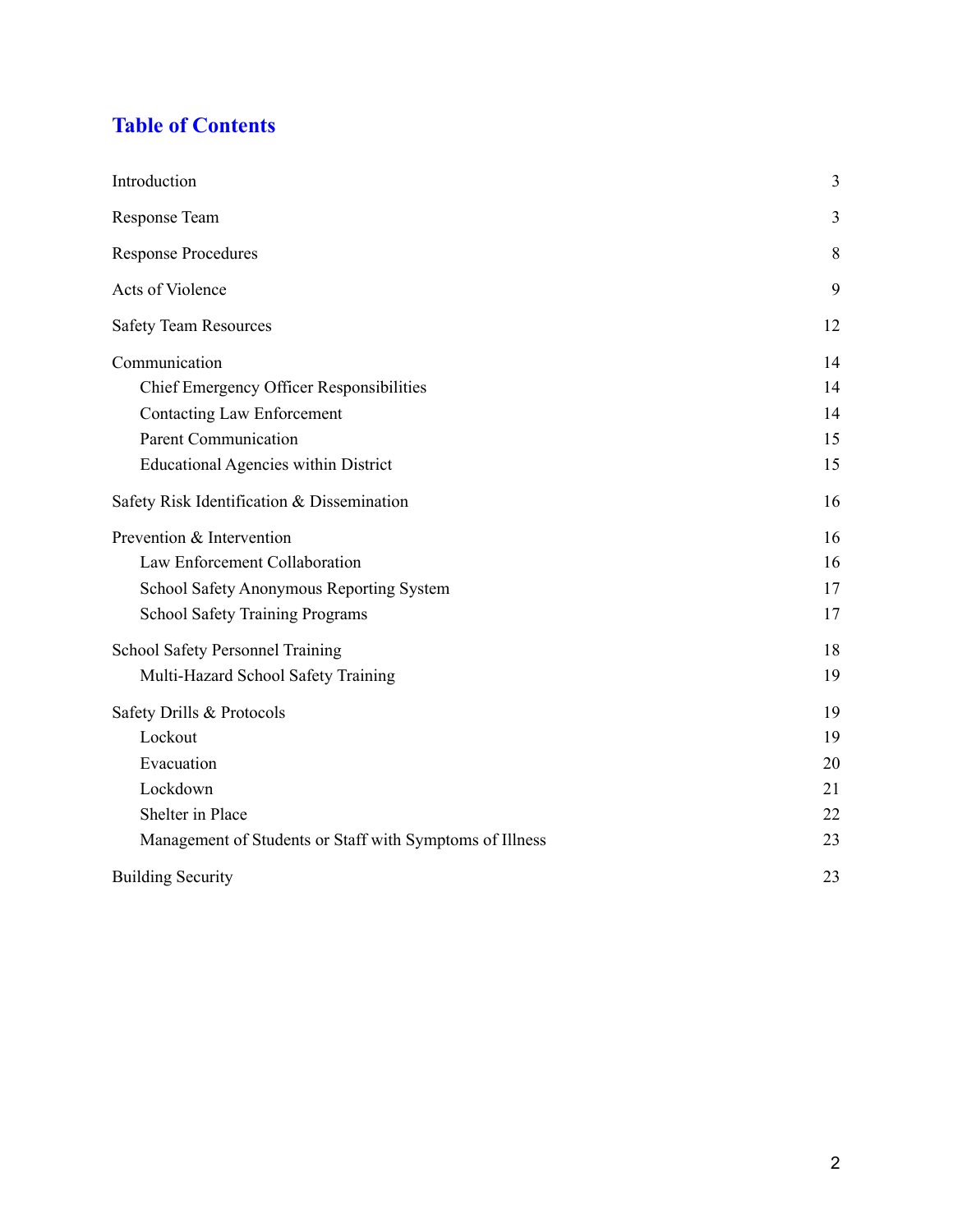## <span id="page-2-0"></span>**Introduction**

District-wide school safety plans and building-level emergency response plans shall be designed to prevent or minimize the effects of violent incidents and emergencies and to facilitate the coordination of schools and school districts with local and county resources in the event of such incidents or emergencies. [8NYCRR 155.17(c)]

At Panama Central School, it is our mission to have a safe *and supportive environment to educate all students while developing character, solving problems and learning to communicate and collaborate effectively*. In order to achieve this, we consider safety of students and staff a top priority. The following plan addresses our specific plan for preventing and/or minimizing violent incidents and emergencies.

## <span id="page-2-1"></span>**Response Team**

Panama Central School is a one-building school district. For this reason, the Building Level School Safety Team is responsible for creating the Emergency Response Plan.

| <b>ERT Role</b>                           | <b>Name</b>                                    | <b>Position</b>                                                           | Contact<br><b>Information</b>           |
|-------------------------------------------|------------------------------------------------|---------------------------------------------------------------------------|-----------------------------------------|
| Site Incident                             | <b>Bert Lictus</b>                             | Superintendent                                                            | Phone: 782-4445                         |
| Commander<br>Alternates                   | Emily Harvey/Lauren<br>Harper/Scott Costantini | Director of<br>Instruction/Elementary<br>Principal/Secondary<br>Principal | Phone: 782-4421<br>782-4414<br>782-4413 |
| First-Aid<br>Coordinator                  | Laura Holmberg                                 | <b>Nurse</b>                                                              | Phone: 782-4472                         |
| Alternate                                 | Jerry Ireland                                  | <b>Transportation Aide</b>                                                | Phone: 782-4410                         |
| <b>Student Supervision</b><br>Coordinator | Christopher Payne                              | <b>Athletic Director</b>                                                  | Phone: 782-4459                         |
| Alternate                                 | Dane Simmons                                   | Counselor                                                                 | Phone: 782-4422                         |

The following is Panama Central School's Emergency Response Team: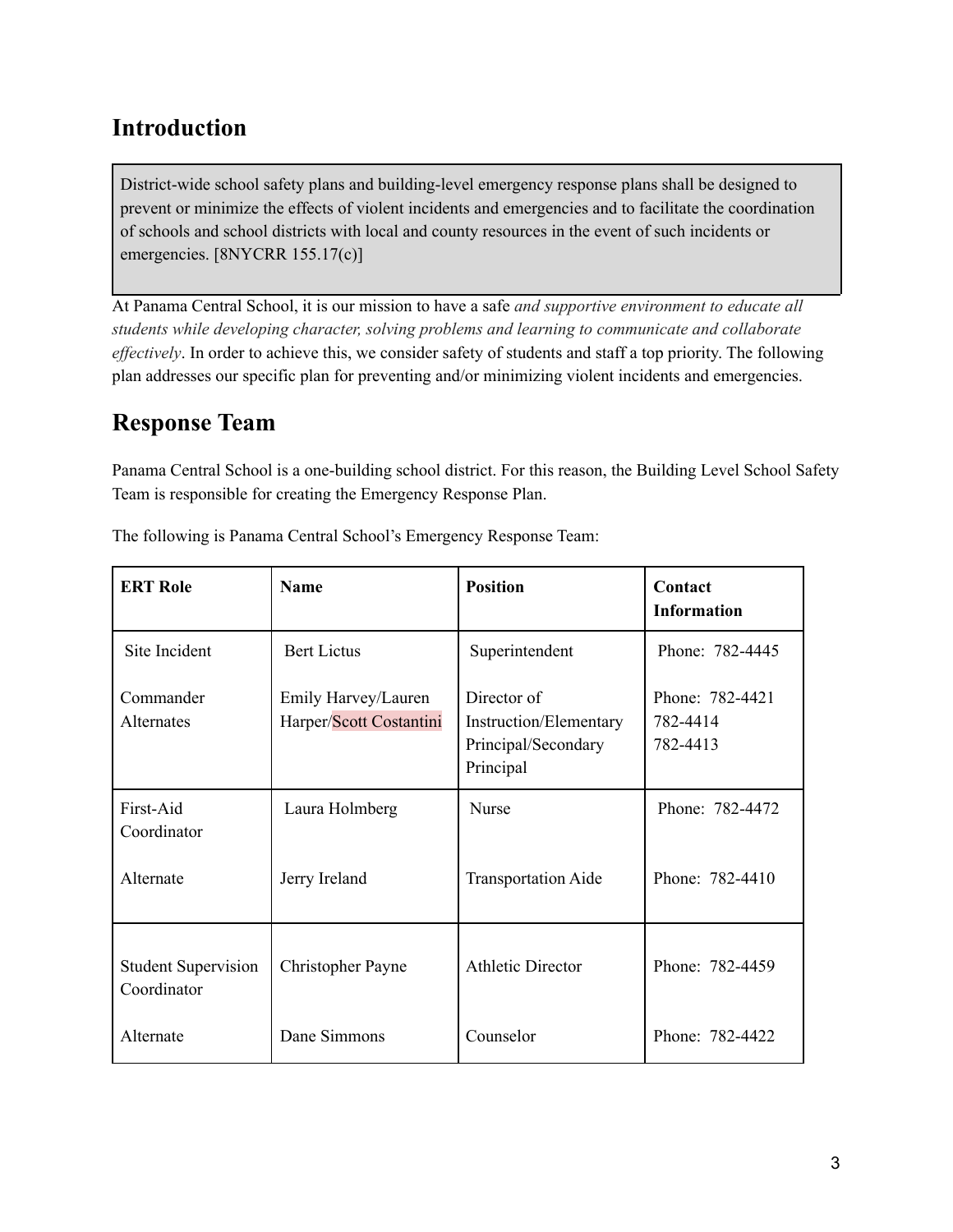| Facility & Materials<br>Coordinator                  | Kevin Miktuk  | Head Cust / SOGB | Phone: 782-4470 |
|------------------------------------------------------|---------------|------------------|-----------------|
| Alternate                                            | Jerry Fardink | Cust / Maint     |                 |
| Student / Parent<br>Reunion<br>Coordinator           | Chrissy Smith | Secretary        | Phone: 782-4469 |
| Alternate                                            | Ann Schnars   | Secretary        | Phone: 782-4448 |
| <b>School Crisis</b><br>Recovery Team<br>Coordinator | Dane Simmons  | Counselor        | Phone: 782-4422 |
| Alternate                                            | Laura Myers   | Psychologist     | Phone: 782-4448 |

The following table details the names and titles of the Building Level School Safety Team members:

| <b>Name</b>             | <b>Title</b>            | <b>Agency</b> | <b>Contact Information</b> |
|-------------------------|-------------------------|---------------|----------------------------|
| <b>Emily Harvey</b>     | Director of Instruction | Panama        | 716-782-2455 Ext. 4421     |
| <b>Brynne Hinsdale</b>  | Director of Technology  | Panama        | 716-782-2455 Ext. 4456     |
| Chad Wakeley            | Teacher                 | Panama        | 716-782-2455 Ext. 4495     |
| Pam Warner              | Teacher                 | Panama        | 716-782-2455 Ext. 2206     |
| Lauren Harper           | <b>UPK-6 Principal</b>  | Panama        | 716-782-2455 Ext. 4166     |
| <b>Scott Costantini</b> | 7-12 Principal          | Panama        | 716-782-2455 Ext. 4413     |
| Jennifer O'Dell         | Teacher                 | Panama        | 716-782-2455 Ext. 2123     |
| Evan TeCulver           | Teacher                 | Panama        | 716-782-2455 Ext. 2139     |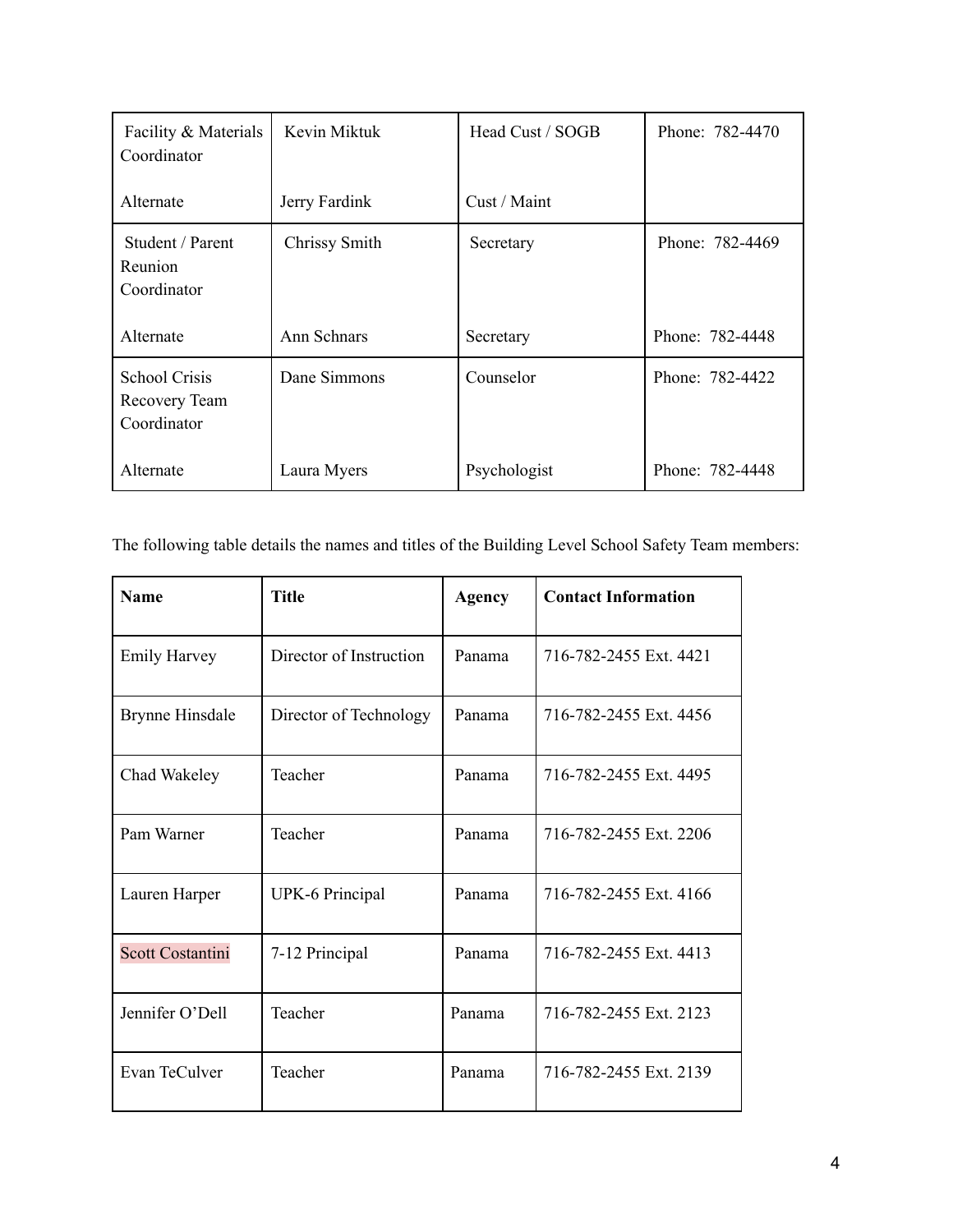#### **Superintendent or designee**

The superintendent (or their designee) will serve as the **Incident Commander** and designate a minimum of two qualified individuals to serve as alternates in the event that the superintendent is unable to serve in that role. At all times, the superintendent still retains the ultimate responsibility for the overall safety of students and staff.

Responsibilities include:

- Provide direction over all incident management actions based on procedures outlined in this ERP
- Take steps necessary to ensure the safety of students, staff and others
- Determine which emergency protocols to implement as described in the functional annexes of this ERP
- Coordinate/cooperate with emergency responders
- Keep the Superintendent informed of the situation

#### **Teachers / Substitute Teacher / Student Teachers**

Teachers shall be responsible for the supervision of students and shall remain with students unless directed to do otherwise.

- Responsibilities include:
- Supervise students under their charge
- Take steps to ensure the safety of students, staff, and other individuals.
- Take attendance when class relocates to an inside or outside designated area or to an evacuation site
- Report missing students to the appropriate Emergency Response Team Member
- Execute assignments as directed by the Incident Commander.
- Obtain first aid services for injured students from the school nurse or person trained in first aid. Arrange for first aid for those who are unable to be moved
- Render first aid or CPR if certified and deemed necessary

#### **Teaching Assistants**

Responsibilities include assisting teachers as directed and actions to ensure the safety of students.

#### **Counselors & School Psychologists**

Responsibilities include:

- Take steps to ensure the safety of students, staff and other individuals during the implementation of the ERP
- Provide appropriate direction to students as described in this ERP for the incident type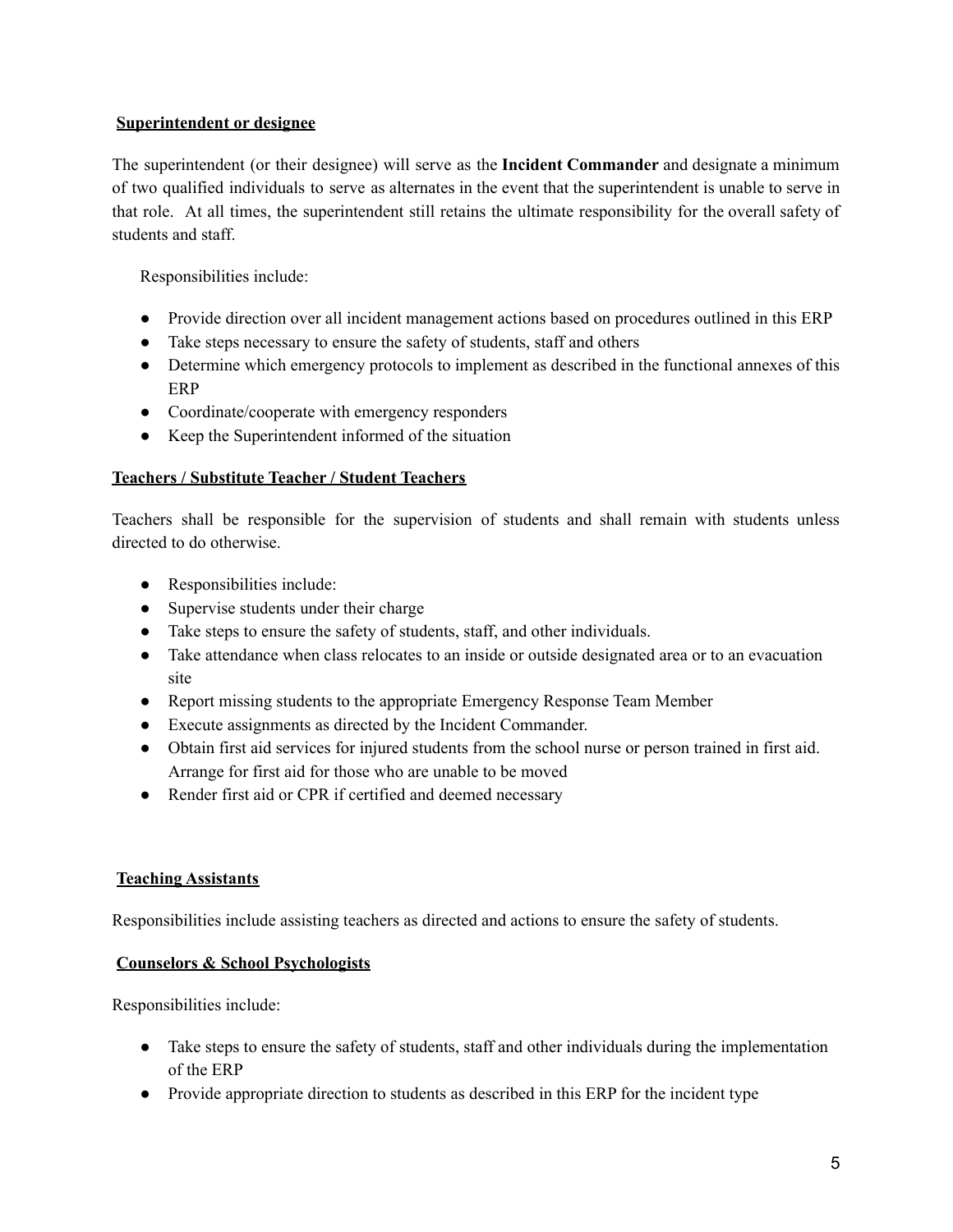- Render first aid or CPR and/or psychological aid if trained to do so
- Assist in the transfer of students, staff and others when their safety is threatened by an emergency
- Administer counseling services as deemed necessary during or after an incident
- Execute assignments as directed by the Incident Commander

#### **School Nurse/Health Assistant**

Responsibilities include:

- Administer first aid or emergency treatment as needed
- Supervise administration of first aid by those trained to provide it
- Organize first aid and medical supplies
- Execute assignments as directed by the Incident Commander

#### **Custodians/Maintenance Staff**

Responsibilities include:

- Survey and report building damage to the Incident Commander
- Control main shutoff valves for gas, water, and electricity and ensure that no hazard results from broken or downed lines
- Provide damage control as needed
- Assist in the conservation, use and disbursement of supplies and equipment
- Control locks and physical security as directed by the Incident Commander
- Keep Incident Commander informed of the condition of the school
- Execute assignments as directed by the Incident Commander

#### **Principal's Secretary/Office Secretaries**

Responsibilities include:

- Answer phones and assist in receiving and providing consistent information to callers
- Provide for the safety of essential school records and documents
- Provide assistance to the Incident Commander/Principal
- Monitor radio emergency broadcasts
- Execute assignments as directed by the Incident Commander

#### **Food Service/Cafeteria Workers**

Responsibilities include:

- Prepare and serve food and water on a rationed basis whenever the feeding of students and staff becomes necessary during an incident
- Execute assignments as directed by the Incident Commander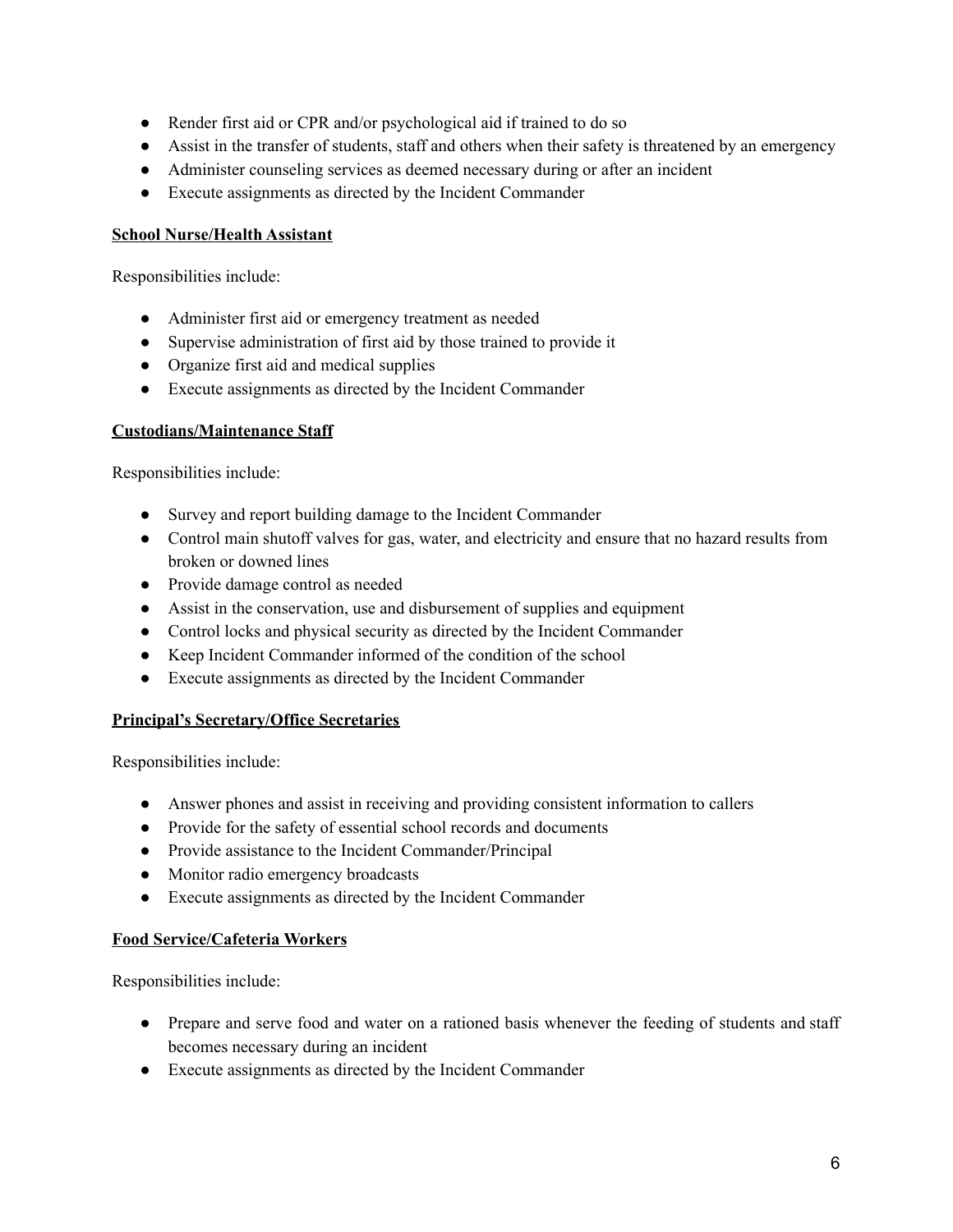#### **Bus Drivers**

Responsibilities include:

- Supervise the care of students if disaster occurs while students are on the bus
- Transfer students to new location when directed
- Execute assignments as directed by the Incident Commander

#### **Other Staff**

Responsibilities include:

● Execute assignments as directed by the Incident Commander

#### **Students**

Responsibilities include:

- Cooperate during emergency drills, exercises and during an incident
- Follow directions given by facility and staff.
- Know student emergency actions and assist fellow students in an incident
- Report situations of concern (e.g. "If you see something, say something.")
- Develop an awareness of the high priority threats/hazards and how to take measures to protect against and mitigate those threats/hazards

#### **Parents/Guardians**

Responsibilities include:

- Encourage and support school safety, violence prevention and incident preparedness programs within the school
- Participate in volunteer service projects for promoting school incident preparedness
- Provide the school with requested information concerning the incident, early/late dismissals and other related release information
- Listen to and follow directions as provided by the School District.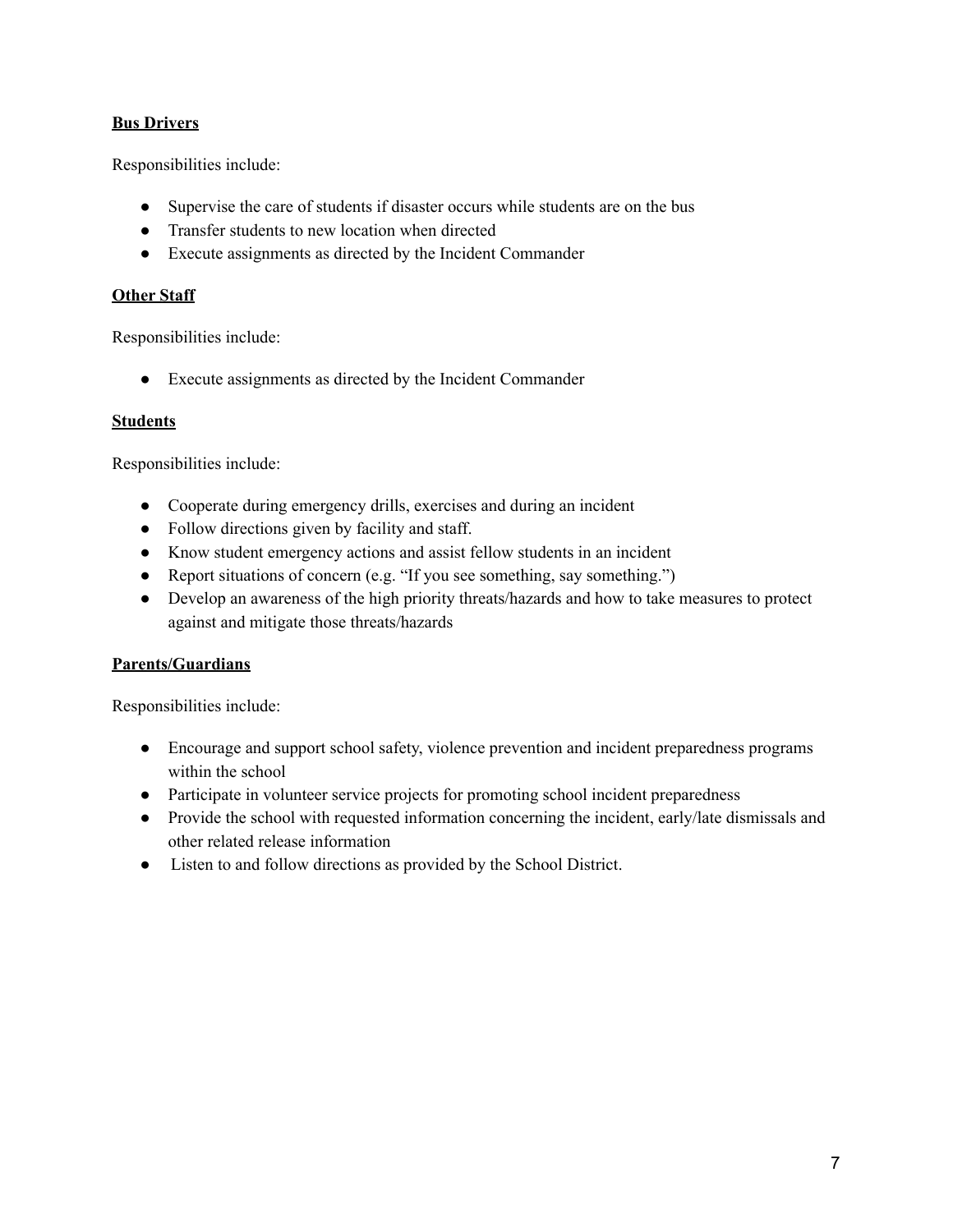## <span id="page-7-0"></span>**Response Procedures**

## **Suicide:**

In the event that a student makes a threat against themselves, the following procedures should be followed:

- Do not leave the student alone
- Tell the student that you are concerned
- Report incident directly to the Guidance Counselor and Principal's Office

The Guidance Counselor will:

- Isolate the student from peers, if possible
- Talk to the student and assess the seriousness of the threat
- Ask the student directly if they have entertained thoughts of suicide
- Will not leave the student alone
- Continue communication with the Principal's Office
- Contact the parent and/or guardian
- Refer the family to community counselors and/or medical professionals
- Continue counseling services when the student returns to normal daily activity in school

The Principal will:

- Continue communication with the Guidance Counselor and family
- Notify the Superintendent and if needed, Emergency Service personnel
- Require medical documentation of care prior to returning to school

#### **Community Resources:**

WCA Hospital Crisis Intervention: 1-800-724-0461 (716)664-8611 Jones Memorial Health – Psychology Services 51 Glasgow Ave. Jamestown, NY 14701

The Resource Center Counseling & Psychiatric Services (716)661-1590 880 E. 2 nd St. Jamestown, NY 14701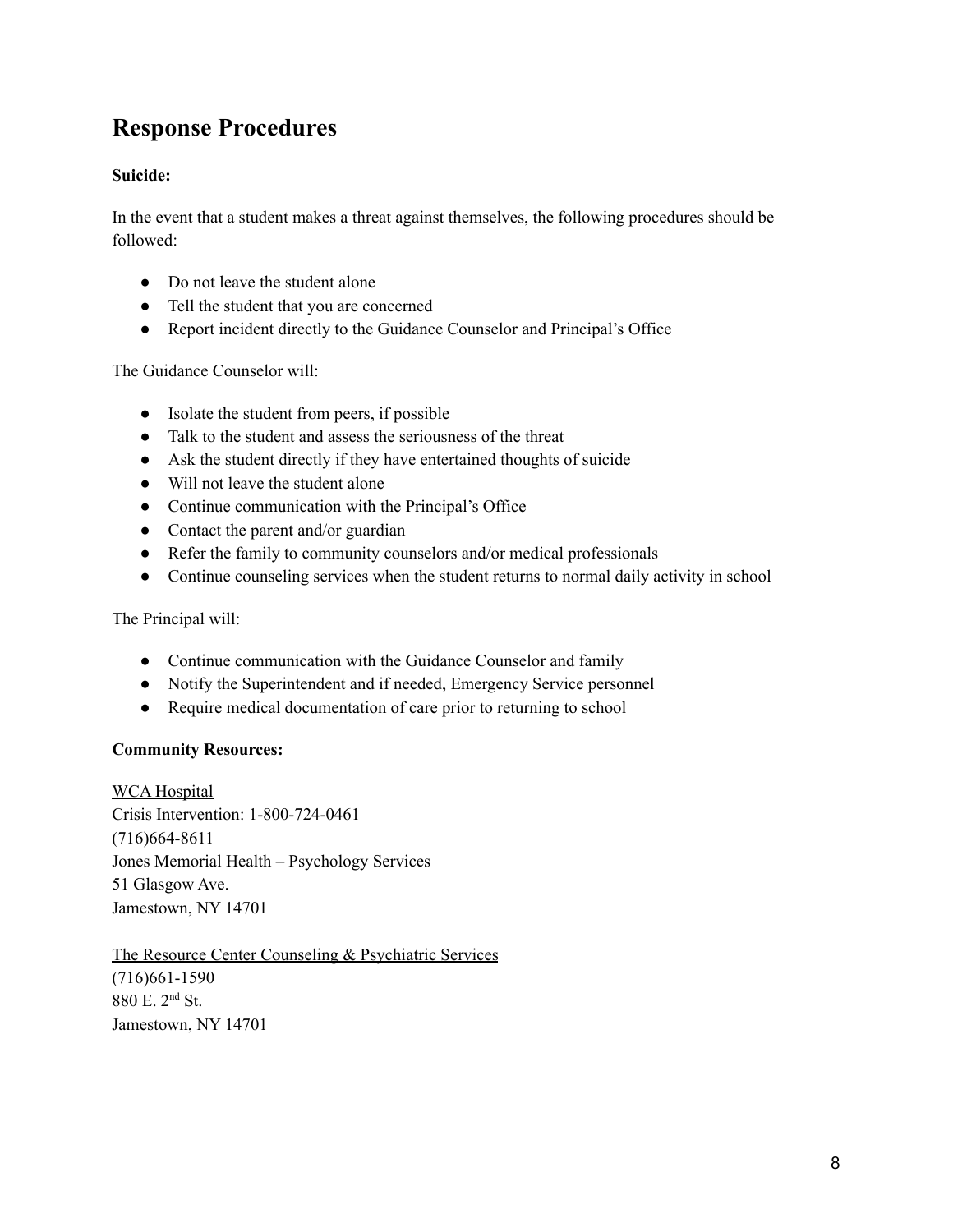## <span id="page-8-0"></span>**Acts of Violence**

The Panama Central School Code of Conduct states that no individual shall Engage In Conduct That Is Violent Or Threatening. Examples include but are not limited to:

- Committing an act of violence (such as hitting, kicking, punching, and scratching) upon a teacher, administrator or other school employee or attempting to do so.
- Committing an act of violence (such as hitting, kicking, punching, and scratching) upon another student or any other person lawfully on school property or attempting to do so.
- Engaging in harassing conduct, verbal threats, intimidation, or abuse that reasonably causes or would reasonably be expected to cause a student to fear for his or her physical well-being.
- Possessing a weapon. Authorized law enforcement officials are the only persons permitted to have a weapon in their possession while on school property or at a school function.
- Displaying what appears to be a weapon.
- Threatening to use any weapon or to do any form of harm to another individual by any other means.
- Intentionally damaging or destroying the personal property of a student, teacher, administrator, other District employee or any person lawfully on school property, including graffiti or arson.
- Intentionally damaging or destroying school District property.
- Fighting and/or using any form of physical force against another person.
- Instigating or initiating a fight or the use of any form of physical force against another person.

Engage In Any Conduct That Endangers The Safety, Morals, Health Or Welfare Of Others. Examples include but are not limited to:

- Lying to school personnel.
- Stealing the property of other students, school personnel or any other person lawfully on school property or attending a school function.
- Defamation, which includes making false or unprivileged statements or representations about an individual or identifiable group of Individuals that harm the reputation of the person or the identifiable group by demeaning them. This can include posting or publishing video, audio recordings or pictures (written material, cell phones, Internet, YouTube, etc.).
- Discrimination, based on a person's actual or perceived race, age, sexual orientation, use of a recognized guide dog, hearing dog or service dog, color, creed, national origin, ethnic group, religion, religious practice, sex, sexual orientation, gender or gender identity, marital or veteran status, use of a recognized guide dog, hearing dog or service dog, or disability as a basis for treating another in a negative manner on school property or at a school function.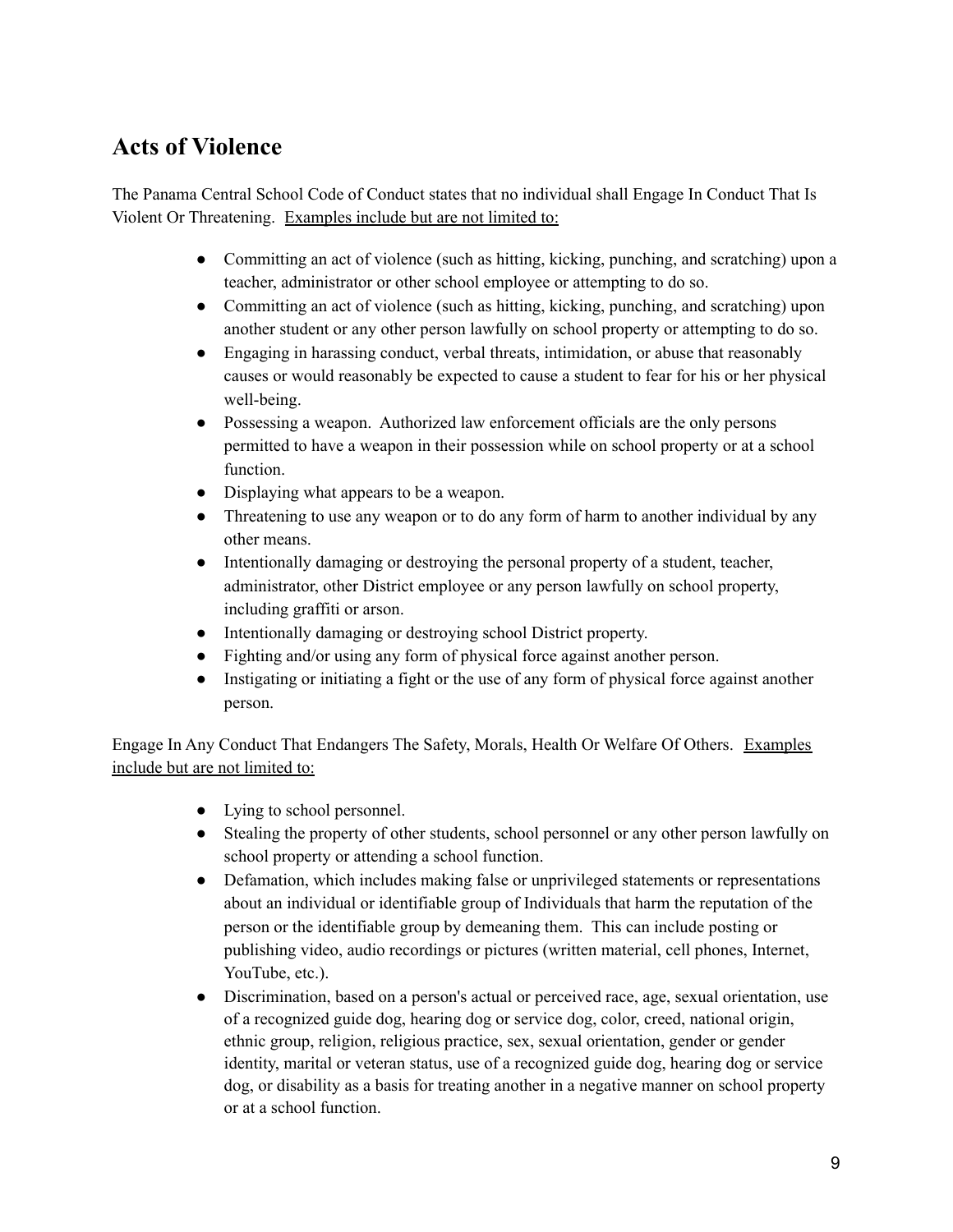- Harassment, the creation of a hostile environment by conduct or by verbal threats, intimidation or abuse that has or would have the effect of unreasonably and substantially interfering with a student's educational performance, opportunities or benefits, or mental, emotional or physical wellbeing based on a person's actual or perceived race, color, weight, national origin, political affiliation, ethnic group, religion, religious practice, marital or veteran status, use of a recognized guide dog, hearing dog or service dog, disability, sexual orientation, gender or sex.
- Harassment, which includes a pattern of actions or statements directed at an identifiable individual or group which are intended to be or which a reasonable person would perceive as ridiculing or demeaning, including but not limited to all forms of harassment prohibited in the Board's Harassment Policies, which is incorporated as a part of this Code of Conduct.
- Sexual harassment, which includes unwelcome sexual advances, requests for sexual favors, taking, sending or receiving sexually explicit videos, pictures or auditory recordings and other verbal or physical conduct or communication of a sexual nature.
- Bullying and intimidation, which includes engaging in actions or statements that put an individual in fear of bodily harm.
- "Internet bullying" (also referred to as "cyber bullying") including the use of instant messaging, email, websites, chat rooms, text messaging, or by any other electronic means, when such use interferes with the operation of the school; or infringes upon the general health, safety and welfare of students or employees.
- Harassment, bullying and/or discrimination that happens, "Off school property where such acts create or would foreseeably create a risk of substantial disruption within the school environment, where it is foreseeable that the conduct, threats, intimidation or abuse might reach school property".
- Hazing, which includes any intentional or reckless act directed against another for the purpose of initiation into, affiliating with or maintaining membership in any school sponsored activity, organization, club or team.
- Selling, using or possessing obscene material.
- Using vulgar or abusive language, cursing or swearing.
- Possessing, using, selling, distributing or exchanging a cigarette, cigar, pipe, e-cigarette or using chewing or smokeless tobacco.
- Possessing, consuming, selling, distributing or exchanging alcoholic beverages or illegal or controlled substances, counterfeit and designer drugs, or paraphernalia for use of such drugs or be under the influence of any such substances on school property or at a school function, or being under the influence of either. "Illegal substances" include, but are not limited to, inhalants, marijuana, synthetic cannabinoids, ecstasy, cocaine, LSD, PCP, amphetamines, heroin, steroids, look-alike drugs, and any substances commonly referred to as "designer drugs."
- Inappropriately using, possessing or sharing prescription and/or over–the–counter drugs.
- Gambling.
- Indecent exposure, that is, exposure to sight of the private parts of the body.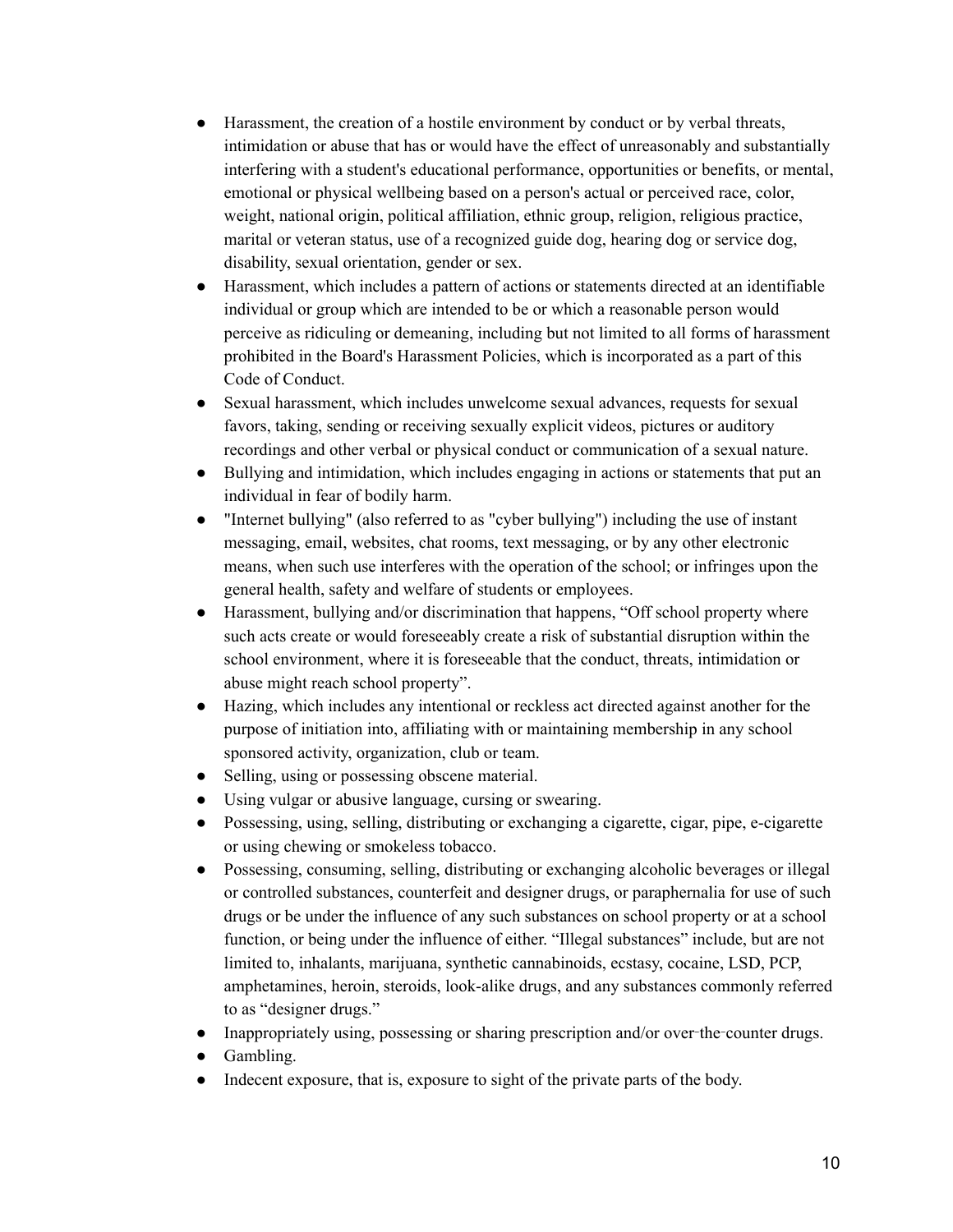● Initiating a report, warning or threat of fire or other catastrophe (including but not limited to a bomb threat or a threat of harm from a chemical or biological substance) without valid cause, misuse of 911, or discharging a fire extinguisher.

#### **Individuals Who Bring a Weapon to School**

Any individual, other than a student with a disability, found guilty of bringing a weapon onto school property will be subject to suspension from school for at least one calendar year. Before being suspended, the student will have an opportunity for a hearing pursuant to Education Law §3214. The superintendent has the authority to modify the one-year suspension on a case-by-case basis. In deciding whether to modify the penalty, the superintendent may consider the following:

- The student's age.
- The student's grade in school.
- The student's prior disciplinary record.
- The superintendent's belief that other forms of discipline may be more effective.
- Input from parents, teachers and/ or others.
- Other extenuating circumstances.

#### **Individuals Who Commit Violent Acts Other than Bringing a Weapon to School**

Any student, other than a student with a disability, who is found to have committed a violent act, other than bringing a weapon onto school property, shall be subject to suspension from school for at least five days. If the proposed penalty is the minimum five-day suspension, the student and the student's parents will be given the same notice and opportunity for an informal conference given to all students subject to a short-term suspension. If the proposed penalty exceeds the minimum five-day suspension, the student and the student's parents will be given the same notice and opportunity for a hearing given to all students subject to a long-term suspension. The suspending authority has the authority to modify the minimum five-day suspension on a case-by-case basis. In deciding whether to modify the penalty, the Superintendent may consider the same factors considered in modifying a one-year suspension for possessing a weapon.

#### **Visitors to the School**

The Board encourages parents and other District citizens to visit the school and classrooms to observe the work of students, teachers and other staff. Since schools are a place of work and learning, however, certain limits must be set for such visits. The principal or his designee is responsible for all persons in the building and on the grounds. For these reasons, the following rules apply to visitors to the schools:

● Anyone who is not a regular staff member or student of the school will be considered a visitor. All visitors to the school will be required to sign the visitor's register and will be issued a visitor's identification badge, which must be worn at all times while in the school or on school grounds. The visitor must return the identification badge before leaving the building.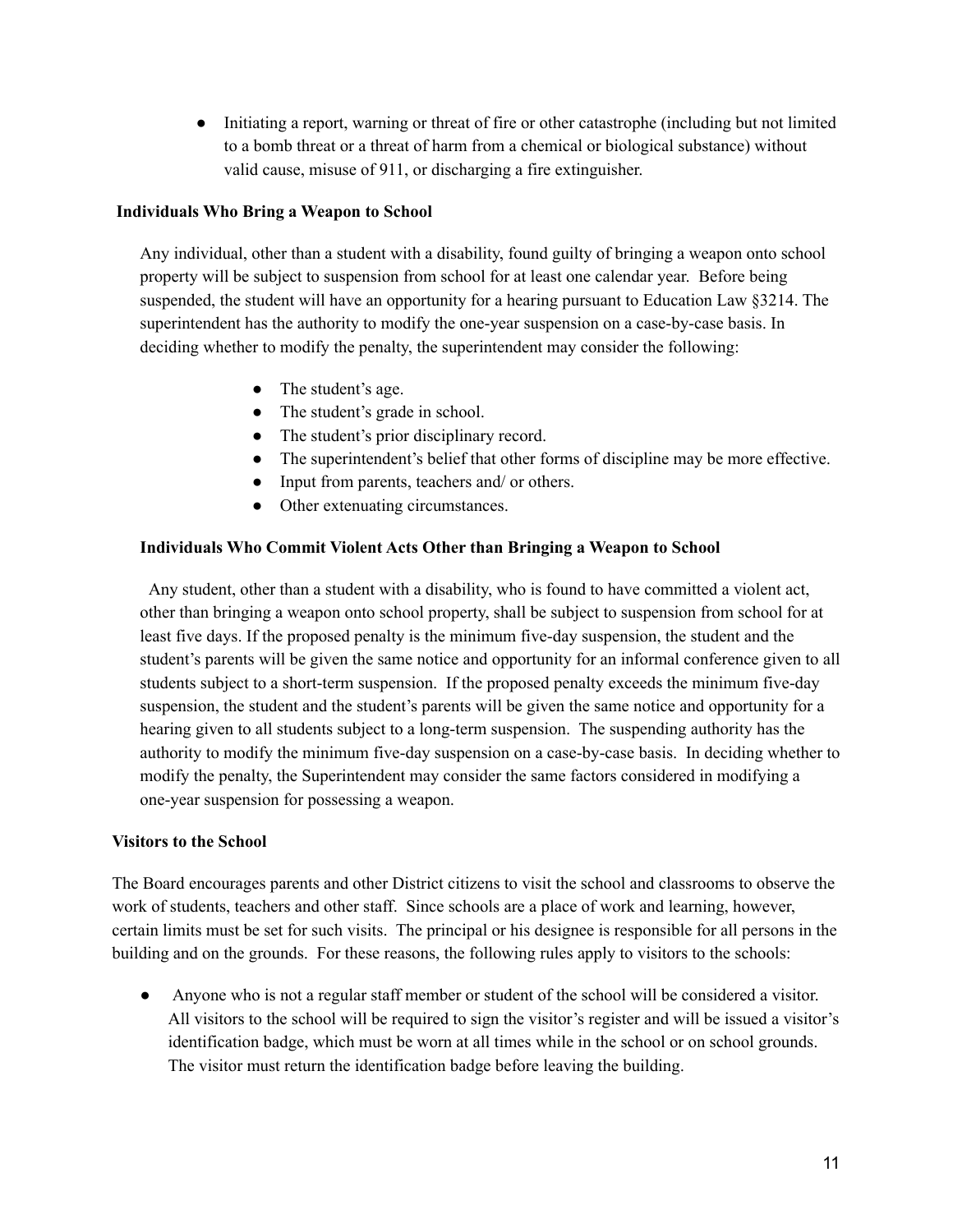- Visitors attending school functions that are open to the public, such as parent-teacher organization meetings, athletic competitions or public gatherings, are not required to register or wear an identification tag.
- Parents or citizens who wish to observe a classroom while school is in session are required to arrange such visits in advance with the classroom teacher(s), so that class disruption is kept to a minimum. The teacher will notify the respective office of such a visit.
- Student visitors may be approved by the building principal if requested is submitted at least 24 hours in advance.
- Visitors cannot expect teachers to take away from classroom instruction to discuss individual matters.
- Any unauthorized person on school property will be reported to the principal or his or her designee. Unauthorized persons will be asked to leave. The police may be called if the situation warrants.

**All visitors must abide by the rules contained in the Panama Central School Code of Conduct.**

## <span id="page-11-0"></span>**Safety Team Resources**

## **EMERGENCY RESOURCE INFORMATION**

## **Local Emergency Agencies:**

| Dispatcher                               | 911 (Emergency)     |
|------------------------------------------|---------------------|
| Police                                   | 911                 |
| Sheriff                                  | 911 or 716-753-2131 |
| <b>State Police</b>                      | 911                 |
| Ambulance                                | 911                 |
| Fire                                     | 911                 |
| <b>Local Numbers:</b>                    |                     |
| Town of Harmony Highway Department       | 716-782-3430        |
| Town of North Harmony Highway Department | 716-789-2055        |
| <b>County Numbers:</b>                   |                     |
| Chautauqua County Emergency Services     | 716-661-7341        |
| Chautauqua County Dept of Public Works   | 716-366-5092        |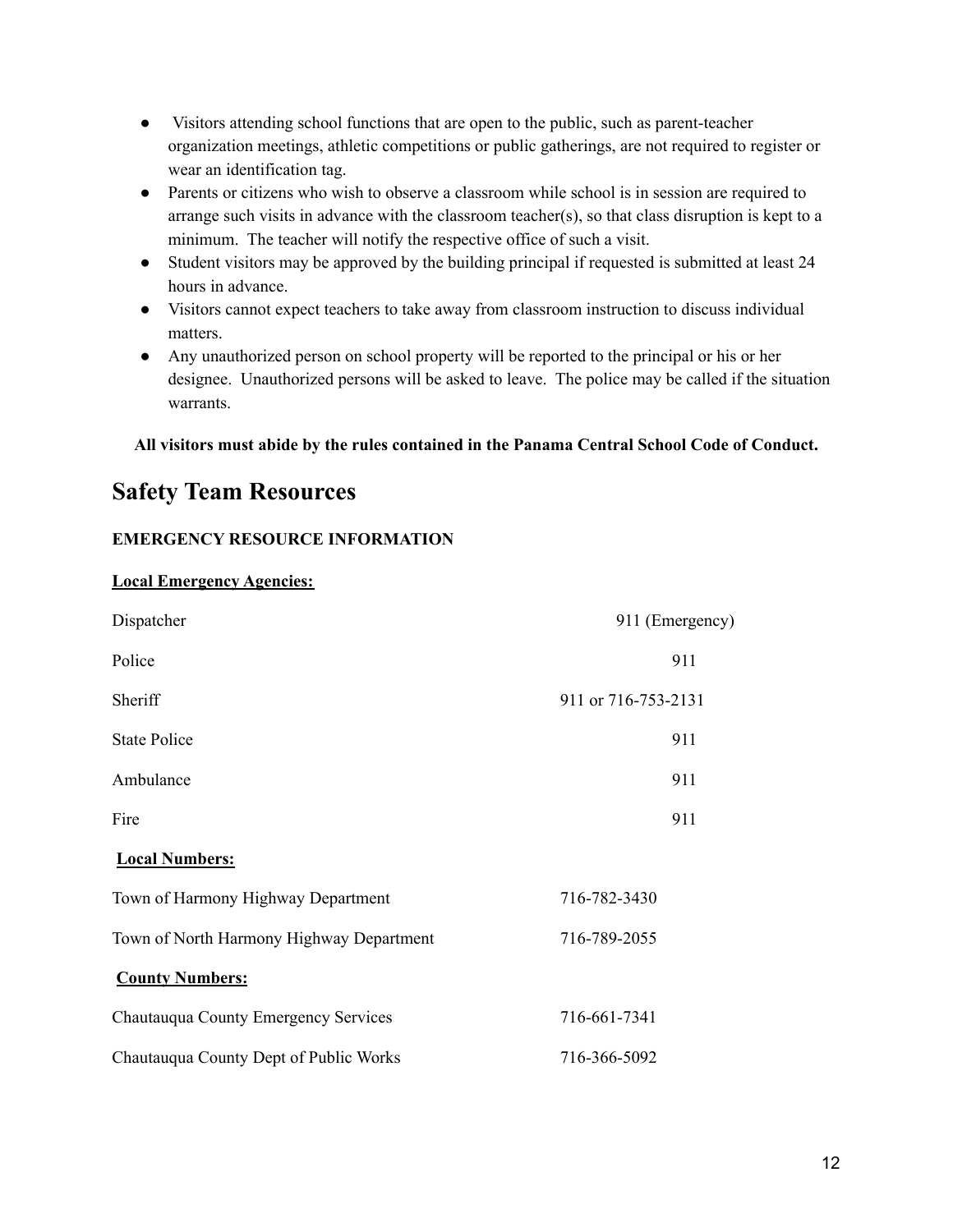| New York State Department of Transportation (NITTEC) | 716-847-2450   |  |
|------------------------------------------------------|----------------|--|
| <b>State Numbers:</b>                                |                |  |
| New York State Police                                | 911            |  |
| <b>Hospital and Medical Numbers:</b>                 |                |  |
| WCA Hospital-Jamestown                               | 716-481-0141   |  |
| Erie County Medical Center-Buffalo                   | 716-898-3000   |  |
| Chautauqua County Health Department                  | 716-363-3660   |  |
| <b>American Red Cross</b>                            | 716-484-0150   |  |
| Poison Control Center                                | 1-800-222-1222 |  |
| Other:                                               |                |  |
| New York State Police Suspected Terrorist Hotline    | 1-866-723-3697 |  |
| Chemtrec (24 Hours)                                  | 1-800-262-8200 |  |
| <b>EPA Pesticide Service Center</b>                  | 1-800-858-7378 |  |
| National Response Center:                            |                |  |
| - Oil & Toxic Chemical Spill                         | 1-800-424-8802 |  |
| <b>National Weather Service</b>                      | 716-565-0204   |  |
| Federal Aviation Administration (DOT)                | 718-553-3100   |  |
| <b>Utilities:</b>                                    |                |  |
| National Grid                                        |                |  |
| - Electric Outage                                    | 1-800-867-5222 |  |
| - Gas Odor                                           | 1-800-892-2345 |  |
| New York State Electric and Gas                      |                |  |
| - Electric Outage                                    | 1-800-572-1131 |  |
| - Gas Odor                                           | 1-800-572-1121 |  |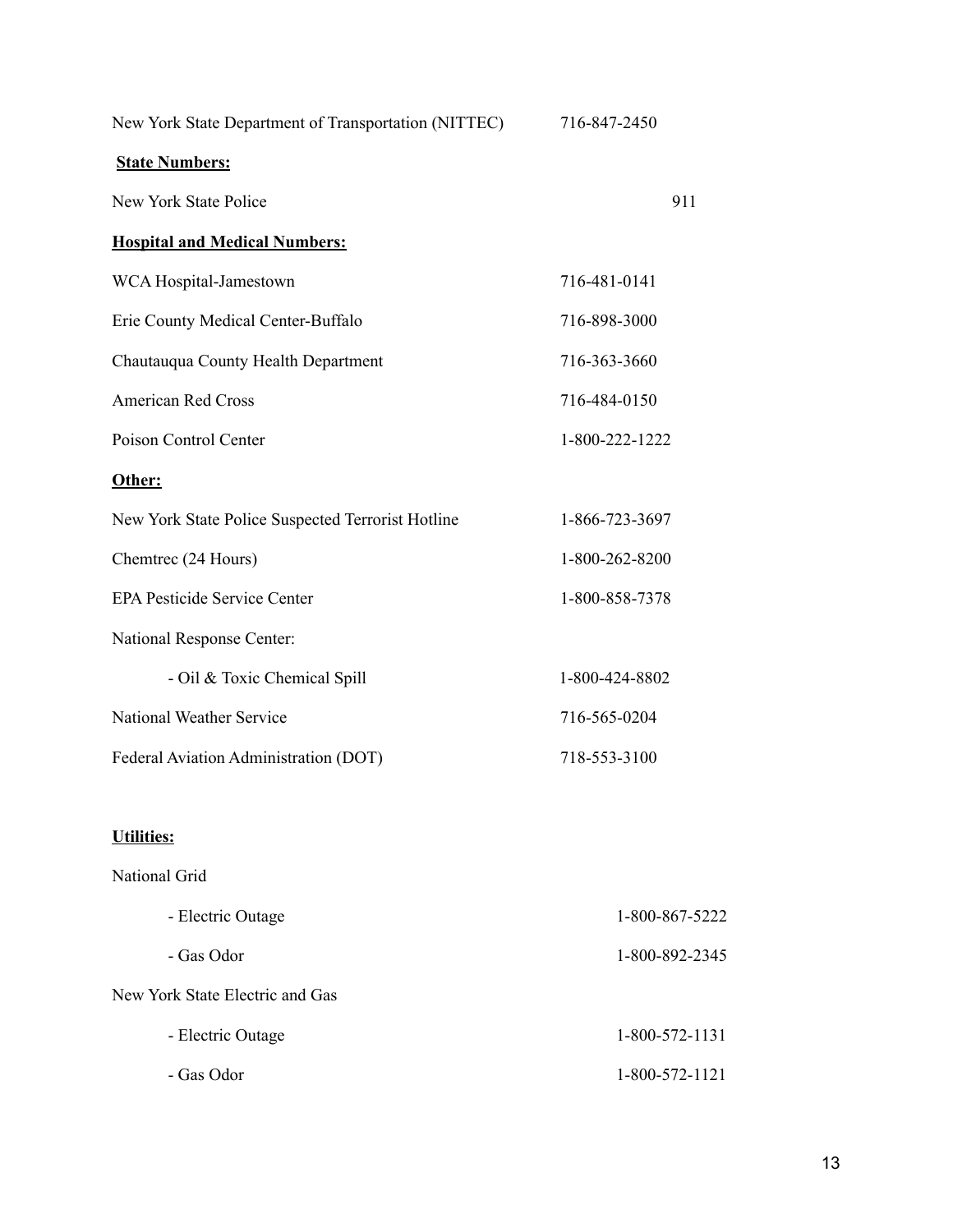| National Fuel Gas           |                               |              | 1-800-444-3130 |
|-----------------------------|-------------------------------|--------------|----------------|
| Radio Stations:             | WJTN - WWSE/WKSN - WHUG, WQFX | 716-484-9586 |                |
|                             | <b>KISS 106.9 FM</b>          |              | 716-487-1106   |
|                             | Newsradio 930 WBEN            |              | 716-832-3012   |
| <b>Television Stations:</b> | WGRZ-Channel 2                | 877-947-9882 |                |
|                             | Channel 4<br>WIVB             |              | 716-879-4827   |
|                             | WKBW<br>Channel 7             |              | 716-845-0081   |

## <span id="page-13-0"></span>**Communication**

## <span id="page-13-1"></span>**Chief Emergency Officer Responsibilities**

Mr. Bert Lictus, Panama Superintendent will serve as the Chief Emergency Officer. He is considered to be the 'Incident Commander' as designated in the School Building Level Safety Plan. He will be responsible for carrying out the aforementioned responsibilities. Mr. Bert Lictus will be trained in Incident Command Systems through the Utica National Vector Training platform annually.

## <span id="page-13-2"></span>**Contacting Law Enforcement**

Panama Central School has established and maintains relations with the Chautauqua County Sherriff's Department and New York State Police. Officers are regularly welcomed into the building for routine security checks, collaboration meetings, and as resources when making safety decisions. In the event of an incident, emergency, or safety concern, an administrator will make the determination to contact law enforcement. Upon determining a need to include law enforcement, the Superintendent will be notified prior as soon as possible.

Before police officials are permitted to question or search any student, the Building Principal or his or her designee shall first try to notify the student's parent to give the parent the opportunity to be present during the police questioning or search. If the student's parent cannot be contacted prior to the police questioning or search, the questioning or search shall not be conducted at school. Whenever practicable, the principal or designee will be present during any police questioning or search of a student on school property or at a school function.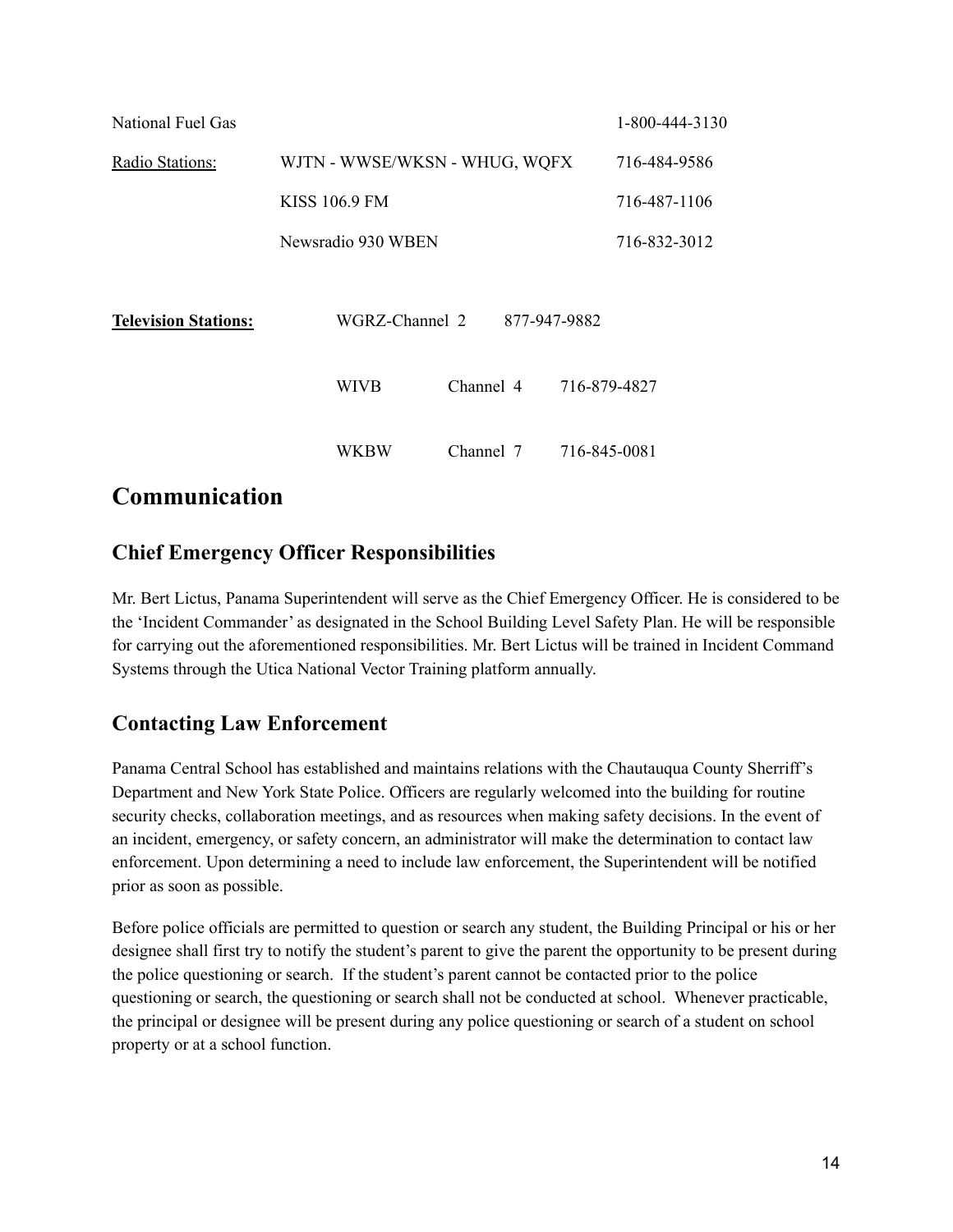## <span id="page-14-0"></span>**Parent Communication**

Before an incident occurs, Panama Central School will:

- Inform parents on how to access alerts and incident information.
- Inform parents that the school has developed an ERP, its purpose and its objectives. **Detailed response tactics will not be shared if they will impede the safe response to an incident**.
- Information will be included in the school calendar, school newsletter, school flyer.
- Be prepared with translation services for non-English-speaking families and students with limited English proficiency.
- In the event of an incident, the school will:
	- Disseminate information through the use of school messenger (parent broadcasting system), email, website, social media (where appropriate) and radio announcements to inform parents about what is known to have happened.
	- Implement a plan to manage phone calls and parents who arrive at the school.
	- Describe how the school and school district are handling the situation.
	- Provide a phone number, web site address or recorded hotline where parents can receive updated incident information.
	- Inform parents and students when and where school will resume.

After an incident, school administrators will schedule and attend an open question- and-answer meeting for parents/guardians as soon as possible.

## <span id="page-14-1"></span>**Educational Agencies within District**

Panama Central School is a one-building school district and does not need to contact any other educational agencies within the district. Panama Central School does have a radio system with individuals assigned to communicate in the event of an evacuation. These individuals are assigned to students and staff within sections of the building at the time of an emergency. They are as follows:

| <b>Radio Leaders</b>    | Location                           |
|-------------------------|------------------------------------|
| Lauren Harper           | <b>Front Parking Lot</b>           |
| Deb Bailey              | School Street (Music to Gym Doors) |
| Rod Brink               | School Street (Drop Off Area)      |
| Chad Wakeley            | Pool Parking Lot                   |
| Deb Paterniti           | Practice Field                     |
| Helen Keefe             | North Gym Parking Lot              |
| Chrissy Smith           | Office Coordinator                 |
| <b>Scott Costantini</b> | <b>Office Coordinator</b>          |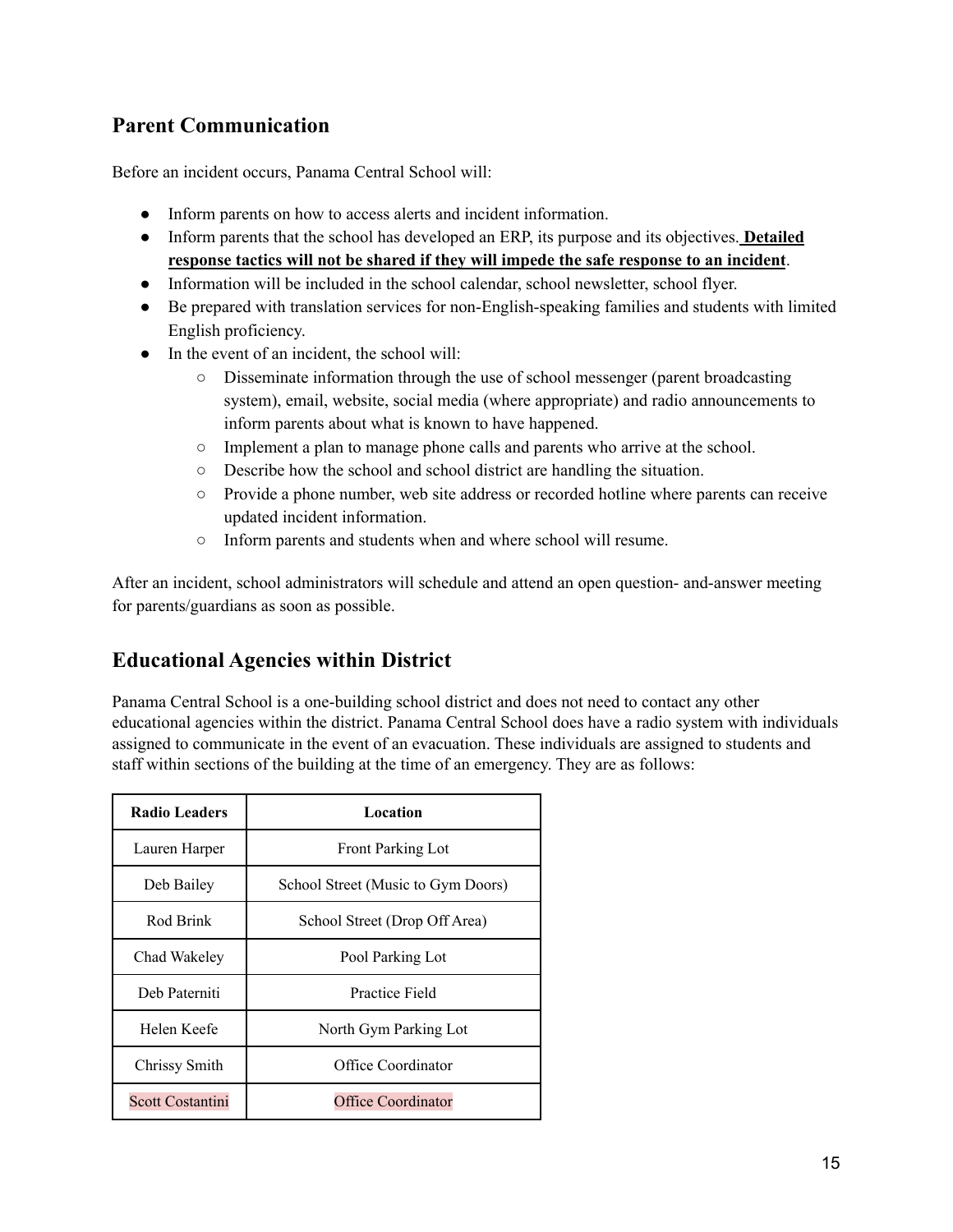## <span id="page-15-0"></span>**Safety Risk Identification & Dissemination**

All students are expected to promptly report violations of the Code of Conduct to a teacher, guidance counselor, principal or his or her designee. Any student observing a student possessing a weapon, alcohol or illegal substance on school property or at a school function must report this information immediately to a teacher, principal, principal's designee or the superintendent.

All District staff who are authorized to impose disciplinary sanctions are expected to do so in a prompt, fair and lawful manner. District staff who are not authorized to impose disciplinary sanctions are expected to promptly report violations of the Code of Conduct to their supervisor, who shall in turn impose an appropriate disciplinary sanction, if so authorized, or refer the matter to a staff member who is authorized to impose an appropriate sanction.

Any weapon, alcohol or illegal substance found shall be confiscated immediately, if possible, followed by notification to the parent of the student involved and the appropriate disciplinary sanction if warranted, which may include permanent suspension and referral for prosecution.

The principal or his or her designee must notify the appropriate local law enforcement agency of those Code violations which constitute or may constitute a crime and which, in his or her judgment, substantially affect the order or security of a school, its students, and/or its staff, as soon as practical. The notification may be made by telephone and may be followed by an appropriate written document. The notification must identify the student and explain the conduct which violated the Code of Conduct and which constitutes or may constitute a crime.

Emily Harvey, Director of Instruction Dignity Act Coordinator

Lauren Harper, Elementary Principal Dignity Act Coordinator

Scott Costantini, Secondary Principal Dignity Act Coordinator

## <span id="page-15-1"></span>**Prevention & Intervention**

## <span id="page-15-2"></span>**Law Enforcement Collaboration**

Panama Central School works closely with the New York State Police and Chautauqua County Sheriff's Department. The Chautauqua County Sheriff's Department performs routine school visits. They are also requested and/or notified of large events taking place within the district or for routine safety checks of the building, as deemed necessary by an administrator.

To further encourage positive relations with law enforcement officers, Panama Central School provides new officers a walking tour of the building, visitor procedures, parking instructions, and instructions on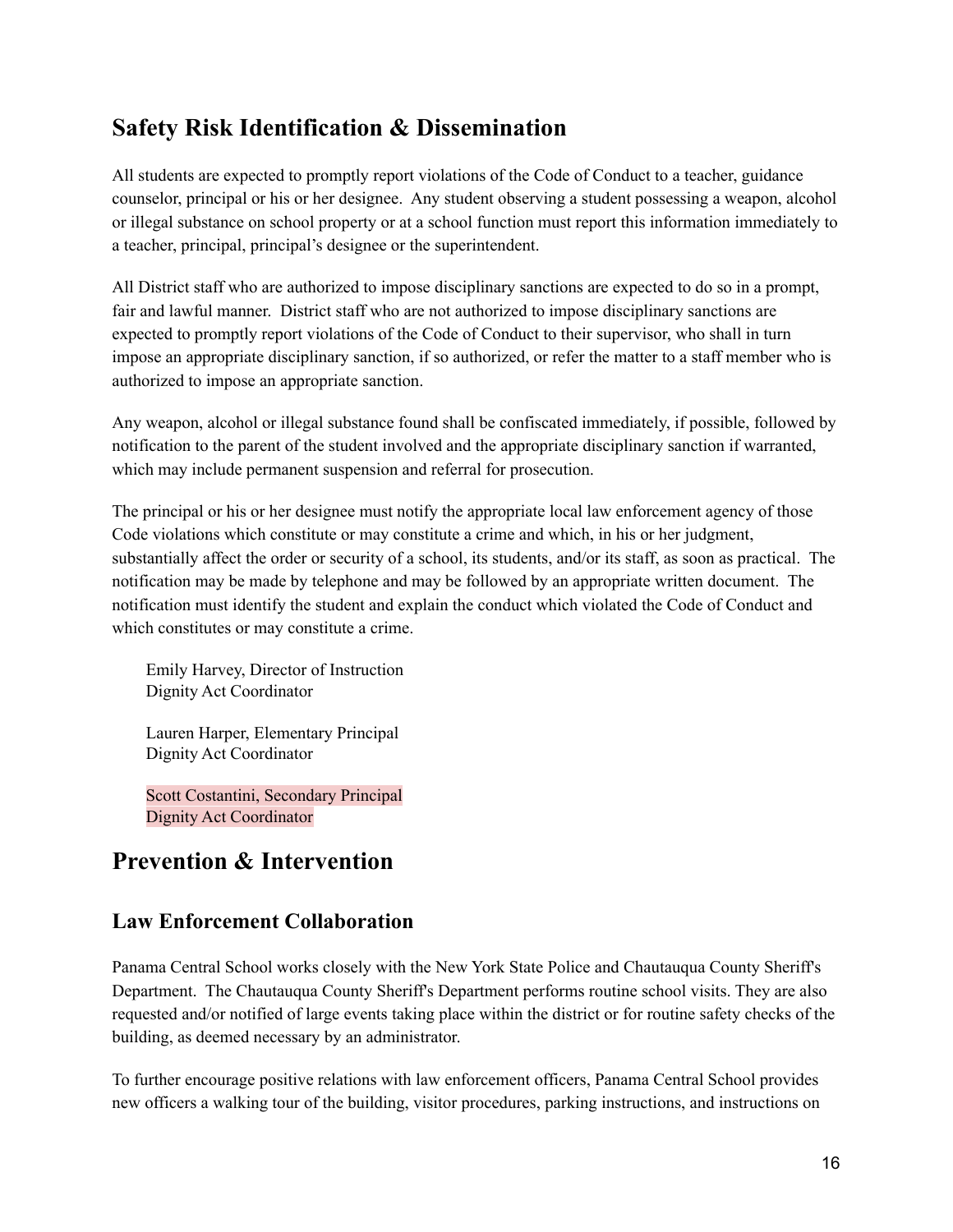how to directly contact and Administrator in the building. This process is followed in an effort to effectively collaborate with all law enforcement agencies.

## <span id="page-16-0"></span>**School Safety Anonymous Reporting System**

Students will have the opportunity to report any threat of violence or related concerns anonymously through an online reporting system. Reports will be assessed by a building team based on the severity of the report.

## **School Safety Training Programs**

Panama Central School offers multiple opportunities for School Safety Training. The following is a list, but not limited too, opportunities for School Safety Training:

## **Elementary School**

In grades K-6, students are provided the Michigan Model for Health curriculum. While the scope and sequence of curriculum is not all violence prevention, it offers sections relating to school safety. Specifically, the following is covered:

- Social/Emotional Health/ Character Development
- Alcohol, Tobacco, and Other Drug Prevention
- General Safety Awareness
- Personal Health & Wellness

In addition, The School Psychologist works with the K-6 health teacher to supplement the Michigan Model Health curriculum to cover the CR Health Education Part 135 requirements. These include but are not limited to School Safety training units.

## **Middle School**

The Secondary Guidance Counselor pushes into  $7<sup>th</sup>$  and  $8<sup>th</sup>$  grade health courses that align with CR Health Education Part 135. Specifically, topics that are covered, related to nonviolent conflict resolution are:

- Bullying
- Internet Safety
- Cyber-Bullying
- Relationships & Violence

## **High School**

The Secondary Guidance Counselor also teaches a College Transition course to 12<sup>th</sup> grade students. In relation to nonviolent conflict resolution the following topics are covered:

● Suicide Prevention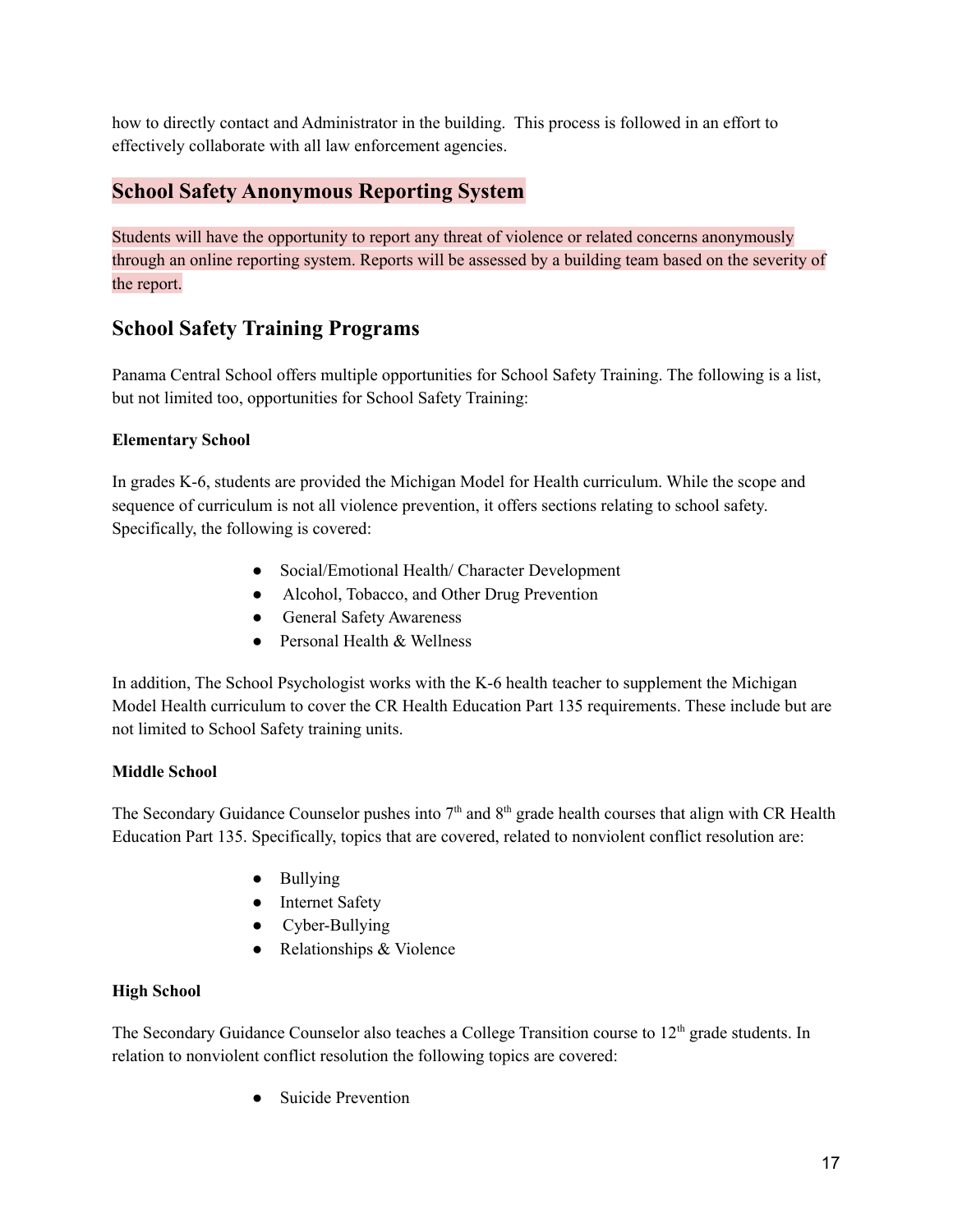- Mental Health Awareness
- Dating Violence Prevention
- Eating Disorder Prevention

#### **Parent Training**

To ensure that parents are included in our school safety prevention and intervention efforts, safety information is provided on an as needed basis. A Parent Tech. Literacy video is available on the school website. Parents are provided information in regards to social media and technology as it relates to their child's mental health. From this training they will be provided with preventative tools and resources to ensure that they are able to meet their child's social and emotional health needs.

#### **Conflict Resolution**

In addition to formalized general education curriculum supports for school safety training, the Secondary Guidance Counselor, School Social Worker and School Psychologist provide conflict resolution and mediation between students on an as needed basis. This is performed either with individuals or in a group setting, depending on the need. Both are required to communicate and share information with the Building Principal in the event that they feel or it is reported that a student may hurt themselves or someone else in order to ensure a safe school environment.

#### **School Safety & the Educational Climate Incident Reporting**

All threats of violence are taken seriously at Panama Central School. Reports are considered to be a means of prevention and intervention, opposed to punitive action. Students and parents are encouraged to report incidents or issues that are not limited to, bullying, harassment, discrimination, and at-risk behavior to their Building Level Principal/ DASA Coordinator, Guidance Counselor or School Psychologist.

## <span id="page-17-0"></span>**School Safety Personnel Training**

All administrators, teachers, and staff are required to perform hall monitoring and school security duties. For this reason, all individuals working in this capacity are provided training. The following are, but not limited to, opportunities for School Safety Personnel Training:

- Utica National Insurance Group Safe Schools Training
	- Identifying & Addressing School Violence
	- Online Safety: Predators
	- Youth Suicide Awareness & Prevention
- October Safety Month Training
	- Structured drills that provide review, practice, and input/feedback
	- After-school Training relating to a current safety need as identified by administration
	- Electronic transmission of updates and review materials relating to safety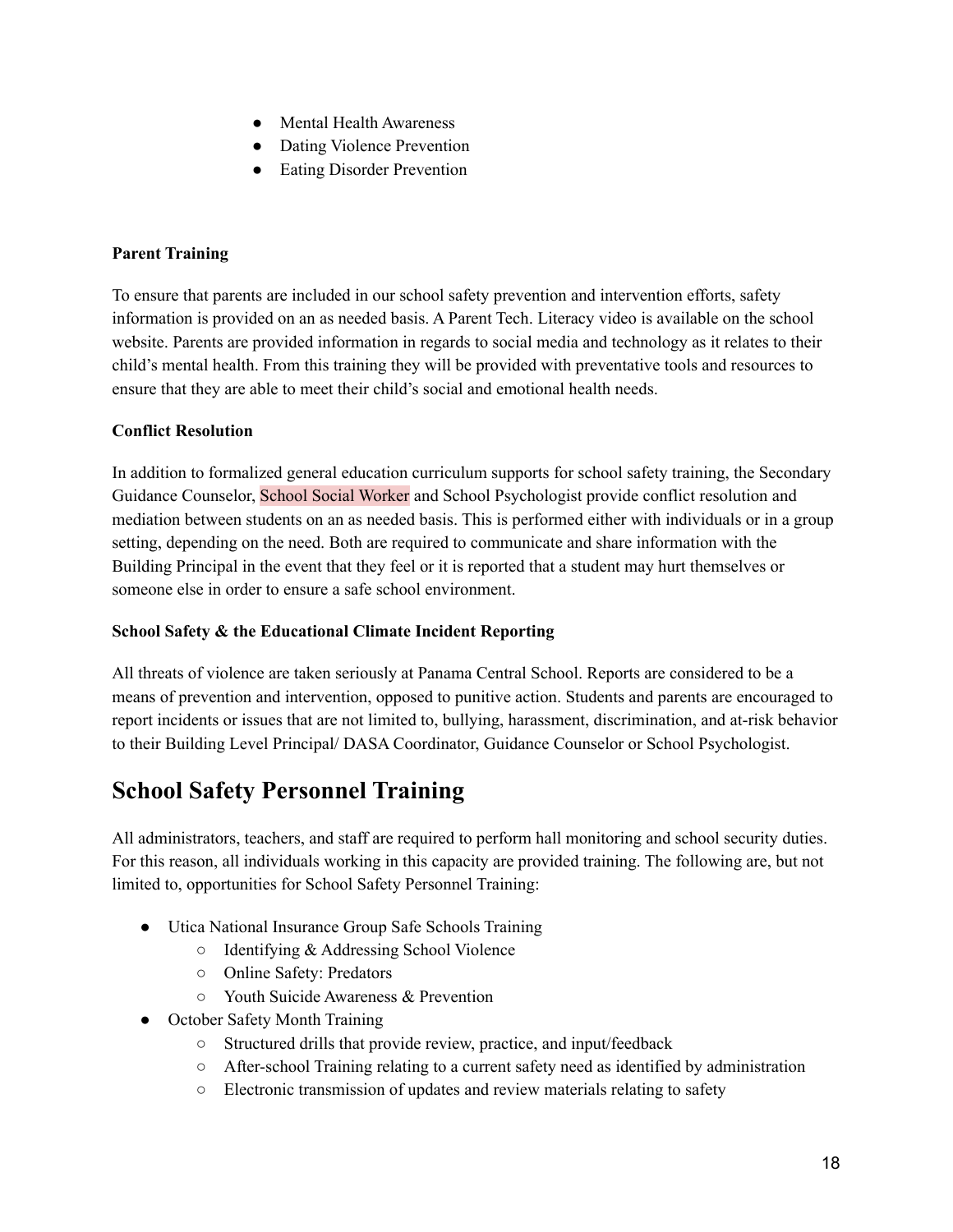- Frequent Safety Drills with practice  $&$  feedback
- Input & Feedback through the use of Google Forms to continually improve safety procedures

## <span id="page-18-0"></span>**Multi-Hazard School Safety Training**

To fulfill the Multi-Hazard School Safety Training Requirements, Panama utilizes Utica National Insurance Company to provide online training that is mandatory prior to September 15<sup>th</sup>. The following is the training plan:

Bloodborne Pathogen Exposure Prevention Hazard Communication: Right to Understand Identifying & Addressing School Violence Student Mental Health

## <span id="page-18-1"></span>**Safety Drills & Protocols**

Panama Central School will be in compliance with Education Law 807 in that drills shall be held at least twelve times in each school year, eight of which shall be held between September first and December thirty-first of each such year. Four of all such required drills shall be lock-down drills. At least two additional drills shall be held during summer school in buildings where summer school is conducted, and one of such drills shall be held during the first week of summer school.

The following procedures will be followed for all emergency drills:

## <span id="page-18-2"></span>**Lockout**

A Lockout announcement indicates that there is either an eminent concern **OUTSIDE** of the building or it is determined by the Superintendent or his/her designee that there is a national concern warranting a security increase and strict lockout procedures must be followed. More specific directions may be given over the PA system related to whether or not teaching should be continuing, and if classes will be changed. Common terminology will be used at all times. (CODES ARE NOT TO BE USED)

1. Lock all exterior doors and windows to the building.

2. Take attendance and note all absent students regularly assigned to the teacher/classroom. Forward this list and a list of students missing from your class to the attendance office via email.

3. Limit student/staff activities and travel within the school building as directed by administration. Class instruction may continue as normal.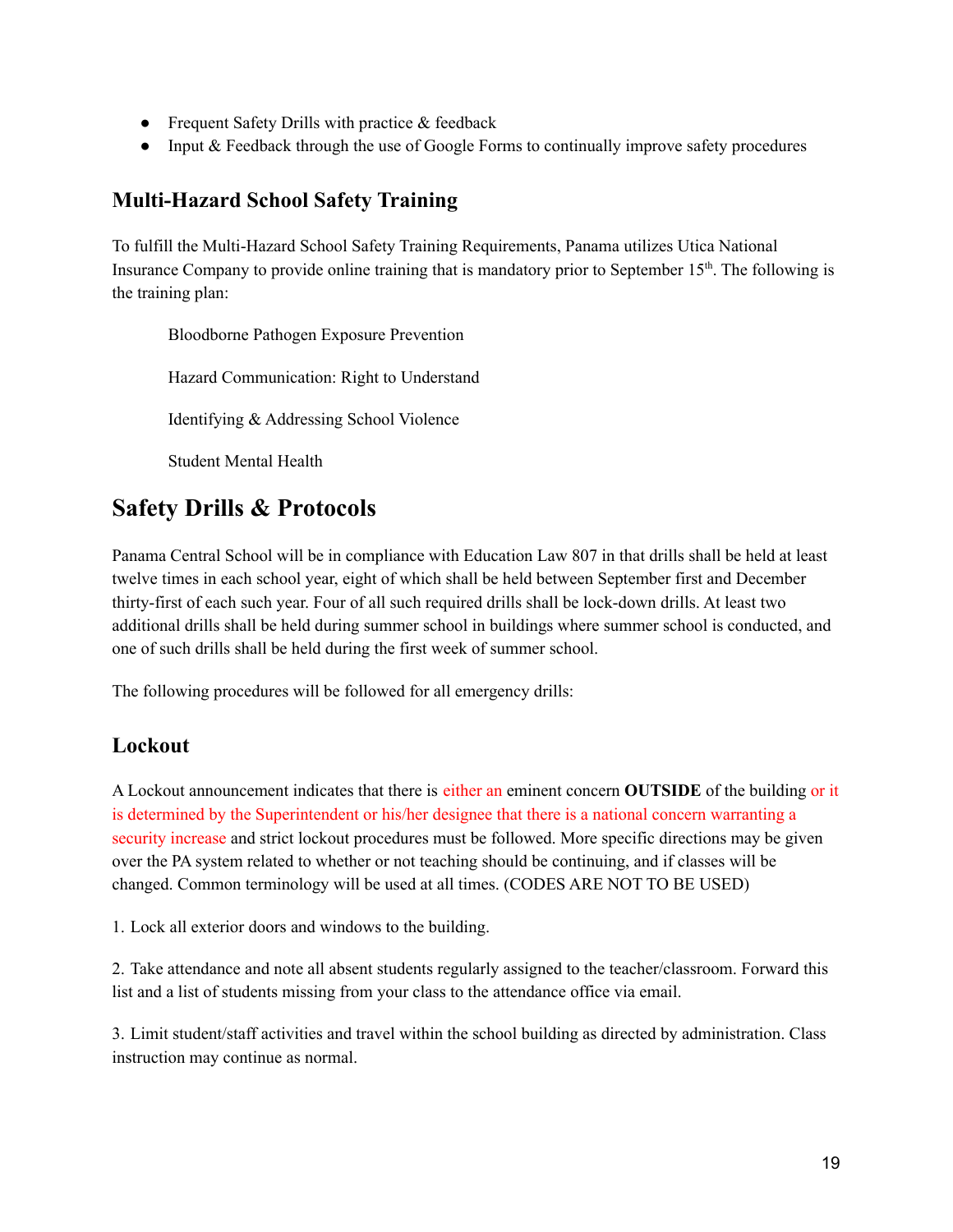4. All outside activities are to be terminated and return immediately to the building.

5. Entry to the building will only be permitted at one monitored door.

6. Lockout is lifted when the external threat is resolved and notification is made by administration via face to face contact, or PA announcement.

7. Do not respond to the fire alarm unless actual signs of fire are observed or an announcement is made.

## <span id="page-19-0"></span>**Evacuation**

In the event that a building needs to be evacuated, an announcement will be made via the PA system or other means to EVACUATE the building. Evacuation will be to a predetermined location that has been selected by administration. Specific directions will be given prior to and during the evacuation.

1. All evacuations are treated as real emergencies.

2. Stop what you are doing immediately, stay calm & remain silent. Listen for announcements providing additional directions and begin preparing for evacuation.

3. Take attendance and note all absent students regularly assigned to the teacher/classroom. Maintain possession of this list until it is requested by administration.

4. Follow the posted emergency evacuation route to the nearest building exit, unless that route is not deemed safe or an alternate route as designated by administration.

5. Upon exiting the classroom perform a sweep to ensure all students have evacuated, shut the classroom door.

6. Evacuate to a predetermined or announced location.

7. After arriving at the destination, take attendance for accountability check.

8. DO NOT return to the building or allow students to re-enter until notified by proper authorities that the building is safe.

9. Only when all clear is given by administration, report back to the classroom/office for accountability check if necessary.

10. Wait for further instruction from administration.

#### **STUDENT/STAFF/VISITORS WITH SPECIAL CIRCUMSTANCES**

The school has designated areas on all floors as "Rescue Areas". These areas are registered with the Panama Volunteer Fire Department as such and will be monitored in case of emergencies. If a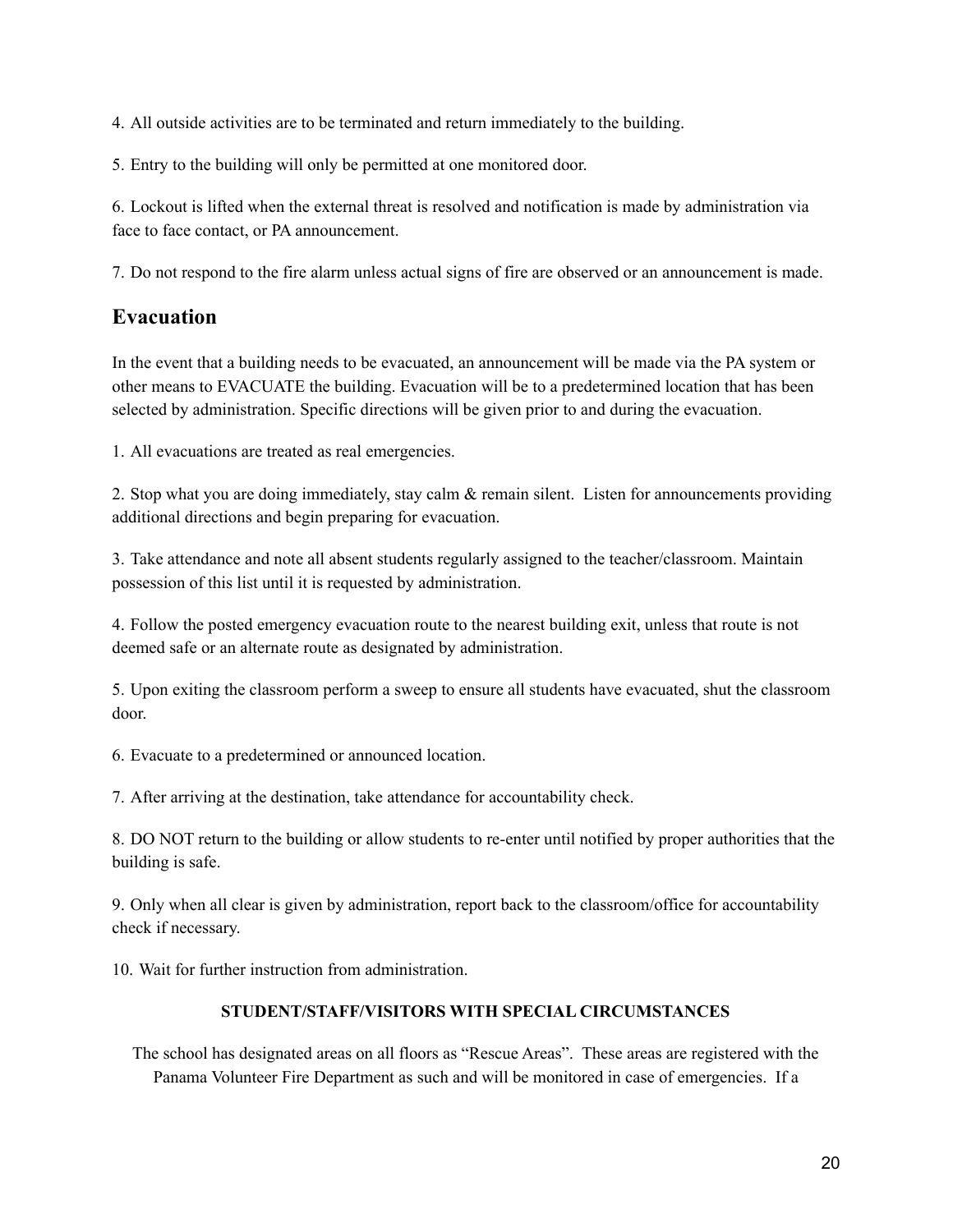student/staff is unable to follow the established fire evacuation procedures, they are to report to the following areas:

1st Floor: Front Lobby & Pool Area 2nd Floor: Elementary Library, Help Buttons top of Room 223 & 228, Room 234

Students should be escorted by an adult to the "Rescue Area." When a fire evacuation takes place, the nurse will notify the office and verify the location of registered individuals. This information will be forwarded to the appropriate responding emergency service.

## <span id="page-20-0"></span>**Lockdown**

A Lockdown announcement indicates that there is an eminent threat **WITHIN** the building and strict lockdown procedures must be followed immediately. Lockdown will be announced by PA system, intercom, etc. using plain language. (DO NOT USE CODES).

1.If safe, immediately gather students from hallways into classrooms or offices if possible. This includes common areas and restrooms immediately adjacent to classrooms.

2. Close and Lock classroom door(s)/windows. Have students take a seated position on the floor next to a wall out of view from the door window. STAY OUT OF SIGHT

3. DO NOT COVER WINDOWS, LEAVE WINDOW BLINDS AND LIGHTS AS THEY ARE

4. No one will be allowed to enter or exit any classroom or office once the door is closed and locked under any circumstances unless directed by law enforcement or administration.

5. Take attendance of staff/students within the classroom and document any injuries. Keep possession of this documentation until it is requested by law enforcement or administration

6. **Silence** shall be maintained during the lockdown. All cell phones shall be powered off.

7. Do not answer classroom telephone, door or respond to PA announcements during lockdown

8. Do not respond to fire alarms unless there are imminent signs of fire.

9.If needed, evacuation will be initiated by Law enforcement or administration. Follow directions exactly as they are given to minimize exposure to dangerous situations.

10. Be prepared to be escorted by law enforcement and possibly be treated as hostile individuals.

11. Lockdown will end **ONLY** when you are physically released from your room by law enforcement or other administration or their designee.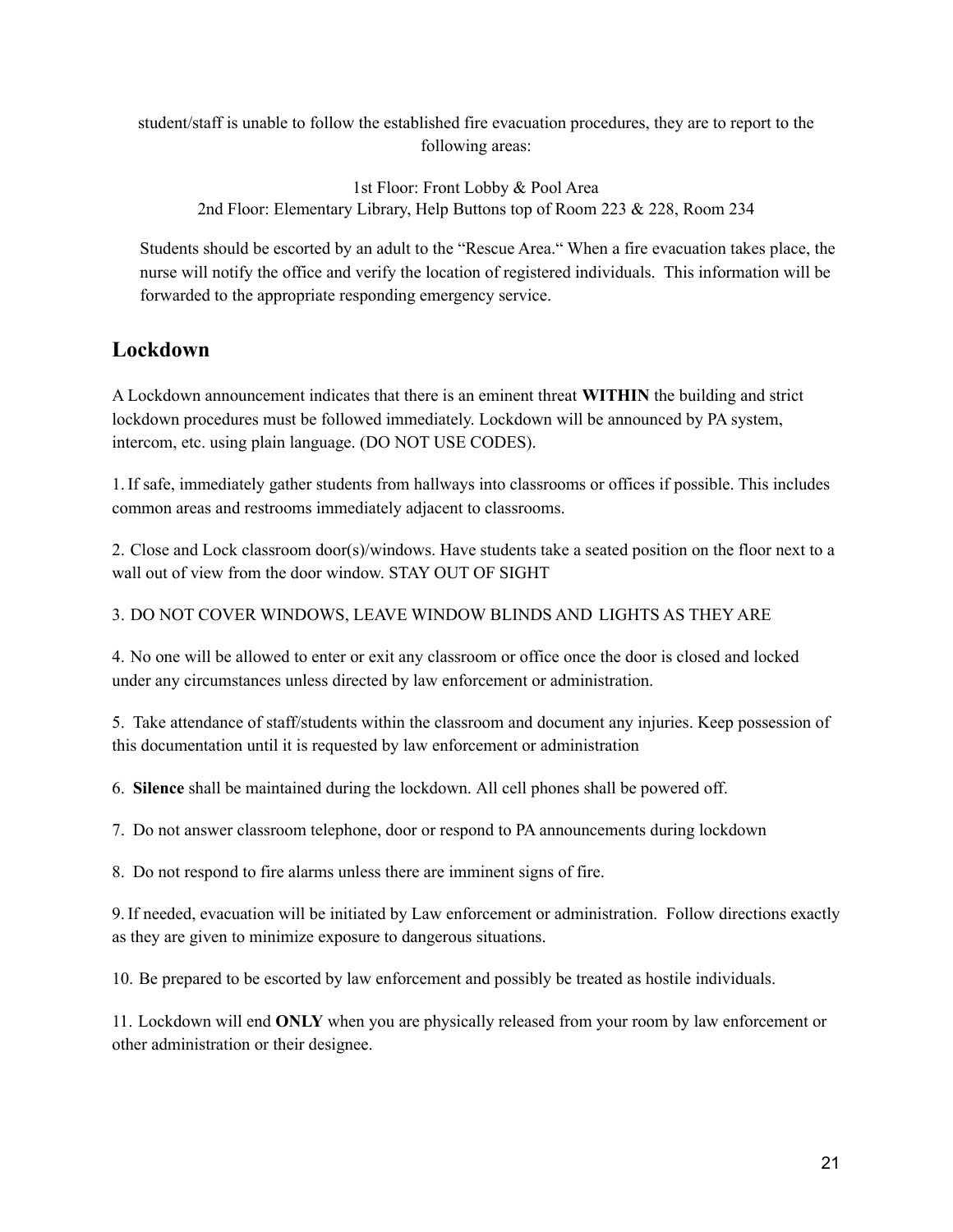## REMEMBER TO TURN ALL CELL PHONE AND ELECTRONIC DEVICES OFF. LINES NEED TO BE KEPT OPEN FOR EMERGENCY RESPONDERS

*When addressing 'imminent threat'this includes hostage-takings and intrusions.*

## **Shelter in Place**

A shelter in place announcement will occur when it may be necessary to move some or all of the school population to a single or multiple locations within a school building. Also, it may be used to shelter students/staff in the area that they are currently located for an extended period of time. A common use of shelter in place is for weather, medical emergency or bomb related incidents. Specific directions will be given by administration throughout the shelter in place event.

## 1. **GENERAL SHELTER IN PLACE/MEDICAL EMERGENCY**

1. Close all classroom doors

2. Monitor PA system, and monitor email for specific directions.

3. Take attendance and note all absent students regularly assigned to the teacher/classroom. Forward this list and a list of students missing from your class to the attendance office via email or telephone.

4. Teaching can go on as normal unless directed by administration to move class to a designated location, move in an expedient manner and be accountable for students at all times.

5.Building occupants will remain in selected areas until the emergency has terminated and you are notified by administration.

#### 2. **WEATHER RELATED/HAZARDOUS MATERIAL INCIDENTS**

#### 1. Close all classroom doors

2. Monitor PA system, and monitor email for specific directions.

3. Take attendance and note all absent students regularly assigned to the teacher/classroom. Forward this list and a list of students missing from your class to the attendance office via email or telephone.

4. If directed by administration to move to a designated location, move in an expedient manner and be accountable for students at all times.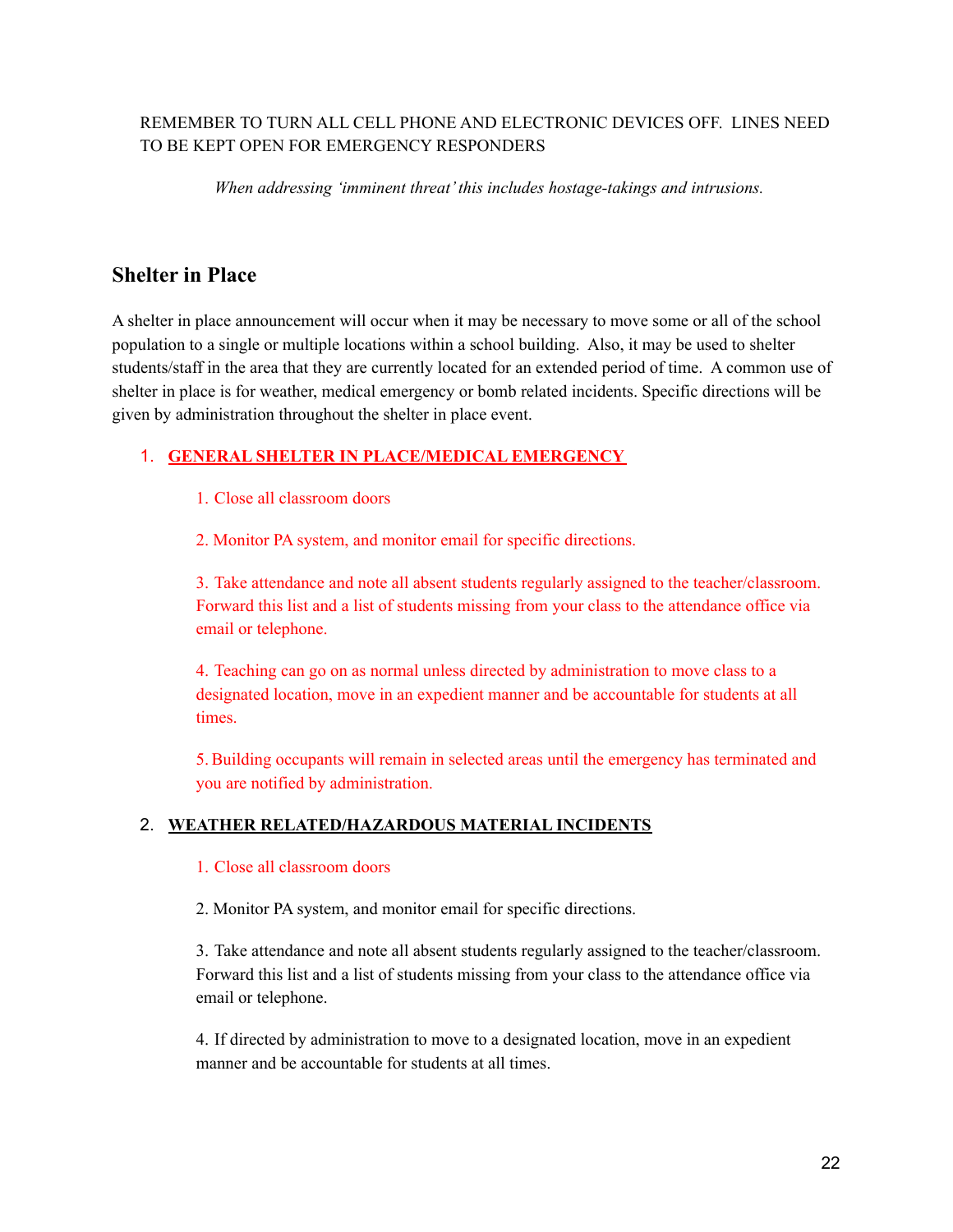5.Building occupants will remain in selected areas until the weather emergency/hazardous material incident has terminated and you are notified by administration.

## 3. **SPECIFIC AND NON-SPECIFIC BOMB THREATS**

1. Close all classroom doors

2. Monitor PA system, and monitor email for specific directions.

3.. Take attendance and note all absent students regularly assigned to the teacher/classroom. Forward this list and a list of students missing from your class to the attendance office via email.

4. Power down all cell phones and electronic devices, except for staff computers. Classroom telephones are reserved for emergencies only.

5. Perform a cursory check of your class room for any suspicious items or anything that appears to be out of place. **DO NOT TOUCH ANY ITEMS.** Immediately notify administration for further instruction.

6. If directed by administration to move to a designated location, move in an expedient manner and be accountable for students at all times.

Building occupants will remain in selected areas until the bomb threat situation has been terminated and you are notified by administration.

In the case of a kidnapping, the Incident Commander will make the determination which drill will be most *applicable to the situation*.

## <span id="page-22-0"></span>**Management of Students or Staff with Symptoms of Illness**

Whenever a student or staff member exhibits symptoms, with no other explanation these procedures should be followed:

- Specific to the COVID-19 Pandemic, staff and students should identify the following signs of illness:
	- Flushed Cheeks
	- Rapid or difficulty breathing
	- Fatigue and/or irritability
	- Frequent use of the bathroom
- If these signs or symptoms are noted, the student or staff member should be report to the School Health Office
	- If a student needs to be escorted down the hallway, a staff member should call the Health Office.